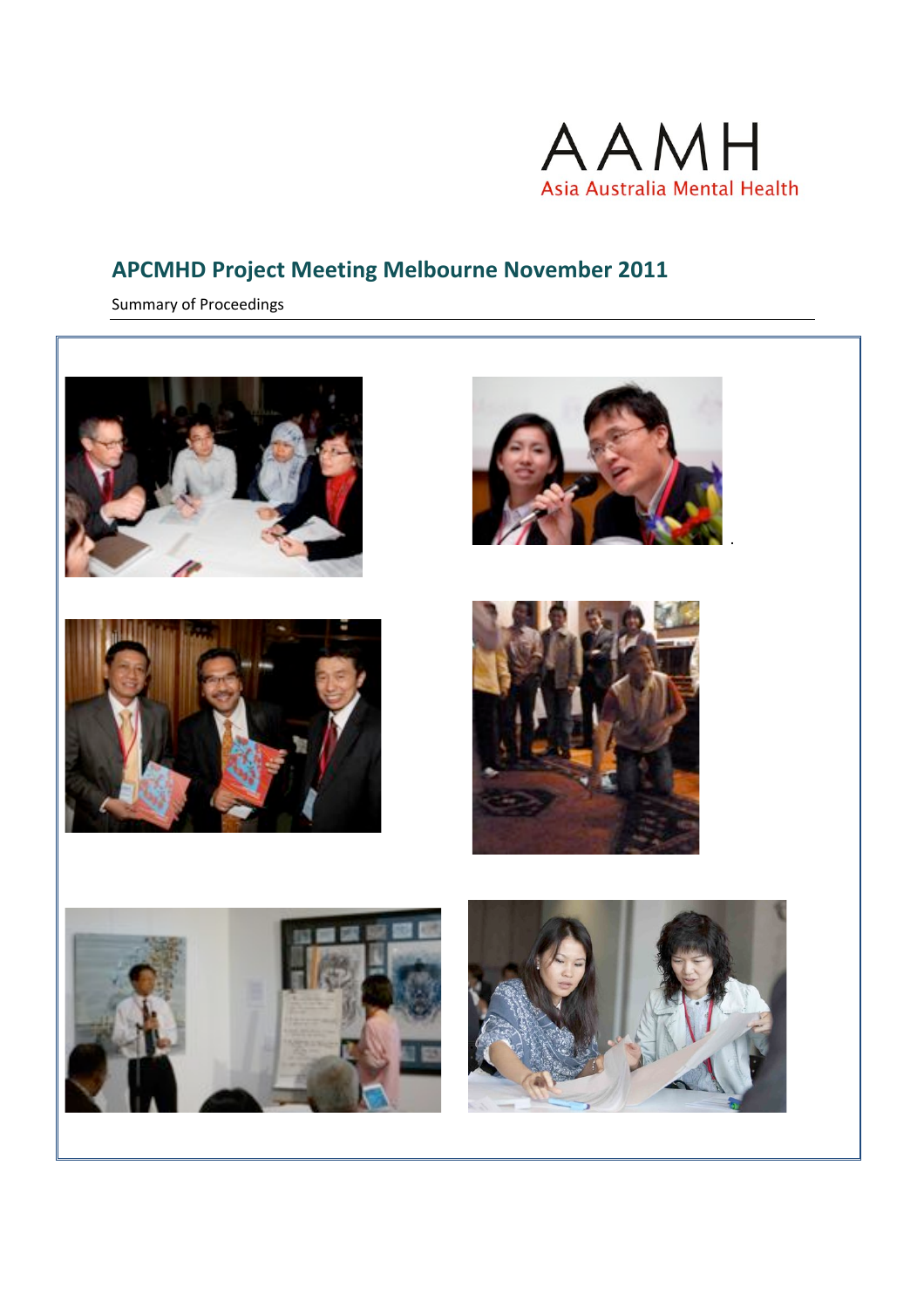## **Table of Contents**

| Brief history of the Asia Pacific Community Mental Health Development Project 4 |  |
|---------------------------------------------------------------------------------|--|
|                                                                                 |  |
|                                                                                 |  |
|                                                                                 |  |
|                                                                                 |  |
|                                                                                 |  |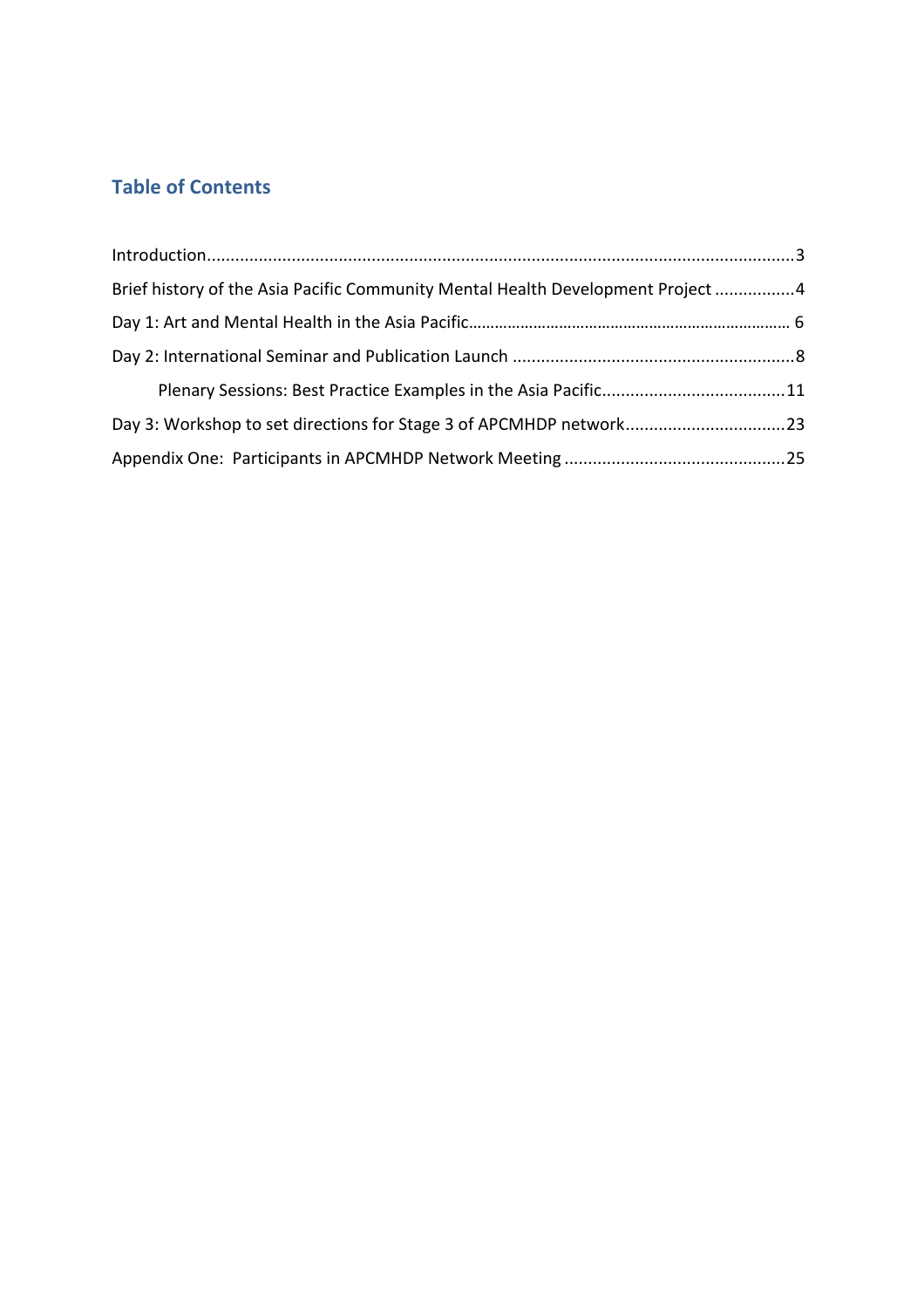## Over 100 delegates from seventeen participating Asia Pacific countries came together in Melbourne in November 2011 to launch Partnerships 2011: The Asia Pacific Community Mental **Health Development Project's latest publication**

The three-day Melbourne meeting opened with the inaugural Asia Pacific Art and Mental Health Symposium hosted by Asia Australia Mental Health and The Dax Centre, in partnership with the National Institute of Mental Health, Japan. An International Seminar in Community Mental Health Development, which included the launch of Partnerships 2011: Asia Pacific Community Mental Health Project Summary Report was held at St. Vincent's Health on the second day of the program. The final day's workshop hosted by Asialink, set the Project's agenda for the next triennium.



#### Asia Pacific Art and Mental Health Symposium

The symposium shared experiences and ideas about the role art can play in the promotion of mental health for communities globally.

In an open session, artists, carers and mental health professionals from the Asia Pacific region presented their

A symposium highlight was the models of working with art in mental health. exhibition of numerous artworks brought by the international delegates displayed at the Dax Centre alongside the gallery's Living with Psychosis Exhibition.



#### Asia Pacific Community Mental Health Development **Project Summary Report 2011: Partnerships**

Authored by the mental health leadership of 17 countries in the Asia Pacific region, this latest publication from the APCMHD project documents best practice in building community mental health partnerships.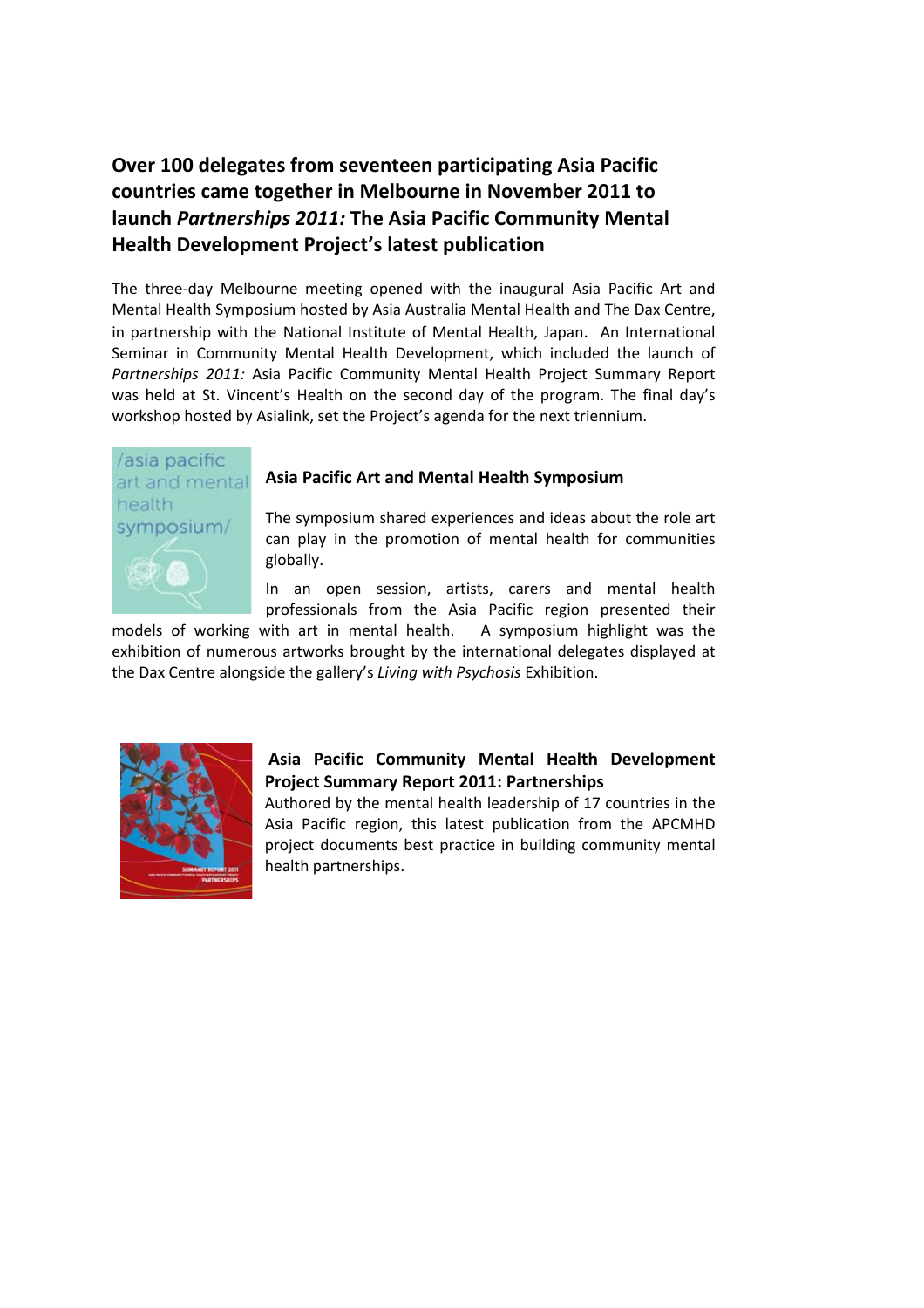### **Brief History of the Project**

Since 2005, the APCMHDP network has met regularly to build understanding of the guiding principles for culturally appropriate practices of community mental health care, as well as to foster a network of mutuality. The project has developed close collaborations between key representatives from Ministries of Health and peak bodies and mental health professionals working in community mental health in the Asia-Pacific region.

#### Stage 1: 2005-2008

Stage 1 published the globally recognized 'APCMHDP Summary Report'. This publication contains:

- 1. Context for 14 countries in the Asia Pacific, including the demographic and cultural context, mental health policy, funding models, facilities and services, workforce (medical and allied health specialties), training and accreditation systems, and the role of private hospitals/ providers;
- 2. Each country's approach to the recommended mix of services by WHO and how other appropriate international policies are adapted to local situations;
- 3. Examples of best practice models of community-based services or care.

The Summary Report was launched at the World Congress of Psychiatry in September 2008 and can be downloaded from the Asia Australia Mental Health website (www.aamh.edu.au).



#### Stage 2: 2008-2011

The APCMHDP continued to facilitate the sharing of experience of real-life practices and solutions in the continuous development of different community mental health care models. Stage 2 focused on developing a set of common principles of partnerships in community mental health, while also highlighting a best practice example of these partnerships across each country. In Taipei in 2009, the APCMHDP members jointly developed 10 key principles to establish and maintain effective community partnerships. The New Delhi workshop of February 2011 further explored the 10 principles to better articulate what mental health partnerships mean for our region.

Authors from 17 countries contributed chapters giving best practice examples of partnerships for their individual contexts. The Editorial Board and Management Team synthesised the reports from past APCMHDP meetings to include in the Summary Report, complete with graphics and images from the mental health services and teams in the region. With the assistance of the Australian Department of Health and Ageing, St. Vincent's Health (Melbourne), Department of Psychiatry and Asialink, The University of Melbourne, Janssen-Cllag, Royal Australian and New Zealand College of Psychiatrists, World Psychiatric Association and World Health Organisation, this publication was launched in Melbourne November 2011.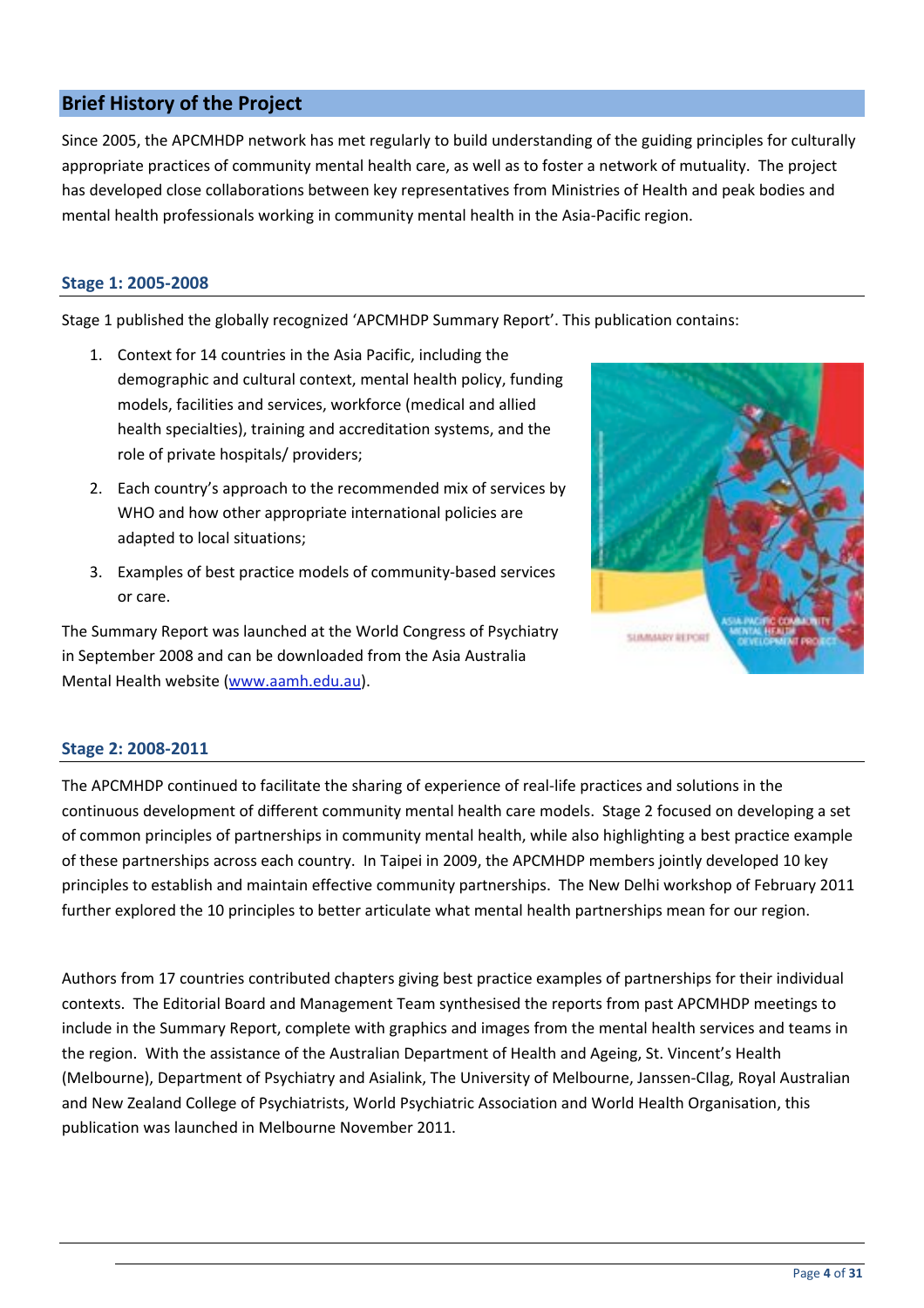

"This volume has brought together examples of systems of health care that fulfilled their tasks while being respectful of the culture in which they operate. Each of them has a feature or features that are outstandingly good and can inspire others. Presented in one volume they make it easier for those who want to build their own system of care to create it - as one creates a mosaic composing it from many parts - by taking the best parts of many other systems put together and amalgamate them in a manner that responds to local needs."

Professor Norman Sartorius, President, Association for the Improvement of Mental Health Programmes, Geneva

The network has been able to directly contribute to the Mental Health Gap Action Programme (mhGAP) of the World Health Organisation. mhGAP is WHO's action plan to scale up services for mental, neurological and substance use disorders for countries especially with low and lower middle incomes. The essence of mhGAP is building partnerships for collective action and to reinforce the commitment of governments, international organizations and other stakeholders. The network recognises the principles of mhGAP and that successful scaling up is the joint responsibility of governments, health professionals, civil society, communities, and families, with support from the international community.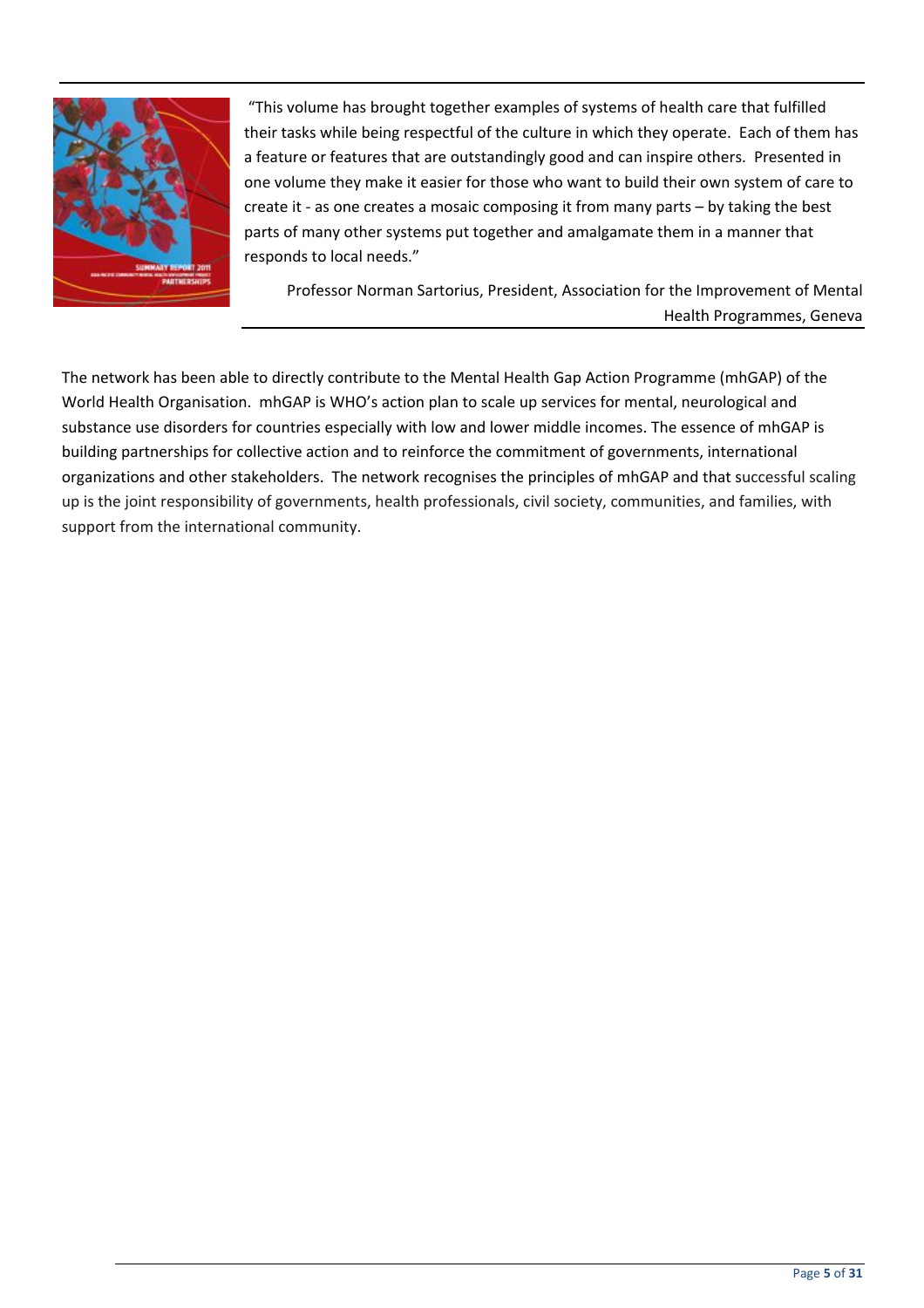### Day 1: Asia Pacific Art and Mental Health Symposium



The Asia Pacific Art and Mental Health Symposium was established for two reasons: to bring together art and mental health leaders from the Asia Pacific region to share experiences and ideas about the role art can play in the promotion of mental health: and to provide the foundations for the establishment of an Asia Pacific Art and Mental Health Network which will inspire and facilitate cross-cultural engagement, dialogue and exchange between art and mental health services and their respective communities.

Initiated by the Dax Centre and Asia Australia Mental Health (AAMH), the idea for the symposium grew out of the Asia Pacific Community Mental Health Development Project (APCMHDP) Network, which has been working collaboratively with mental health leaders from 17 countries to promote the building of community mental health in the region over the past six years. The development of a distinct network of art and mental health leaders was considered a valuable adjunct to the existing network, providing a broader means through which approaches to community mental health could be explored.

Consequently, the inaugural Art and Mental Health symposium was organised to coincide with the APCMHDP Network's 2011 conference in Melbourne, bringing together local and international mental health government officials, chief psychiatrists, researchers, art and mental health practitioners and organisations. Speaker presentations included:

- **Australia:** Keynote Lecture: "Art in Mental Health opportunities for mental health promotion and overcoming stigma", Dr Eugen Koh, Director, The Dax Centre, Australia
- " China: "Predicament of the Raw Art of people with mental illness in China", Mr Guo Haiping, Director, Nanjing Natural Art Centre, China
- India: "Art and Mental Health: The Different Interfaces", Dr Debasis Bhattacharya, Consultant Psychiatrist,  $\mathbf{u}$  . India
- $\blacksquare$ Indonesia: "Indonesia Community Care for Schizophrenia - Art Activities", Mr Bagus Utomo, Chairman, Komunitas Peduli Skizofrenia Indonesia, Indonesia
- Japan: Dr Tadashi Takeshima, Director, National Centre for Neuroscience and Psychiatry, Japan
- **E** Korea: "Art and Mental Health", Prof Mee Yoo, Professor of Art Therapy, Gyeonggi Provincial Mental Health Centre, Korea
- $\blacksquare$ Taiwan: "Art Therapy in Taiwan", Ms Shu Jen Lu, Art Therapist, University of Taitung Counseling Centre, Taiwan
- Thailand: "Art in Mental Health in Thailand", Mr Anupan Pluckpankhajee, Director, Therapeutikum  $\blacksquare$ Thailand, Thailand

Where the use of art in the context of mental health was more widely recognized in some countries than others, a common thread that ran through all eight presentations was that art, as a visual medium, has the potential to transcend many boundaries, not least the stigma that often surrounds mental illness.

The success of the symposium can be measured by the enthusiasm expressed by the international delegates at the ensuing workshop, and across the remaining two days of the APCMHDP Network conference. There was overwhelming recognition of the potential for art to be incorporated as part of a more holistic approach to community mental health. Its ability to help break down stigma and provide a platform for understanding and educating about mental health issues was also widely acknowledged. The support of key stakeholders and policy makers such as doctors, allied health workers, patients, artists and art therapists and government officials would be essential, however, for such a model of practice to be successful.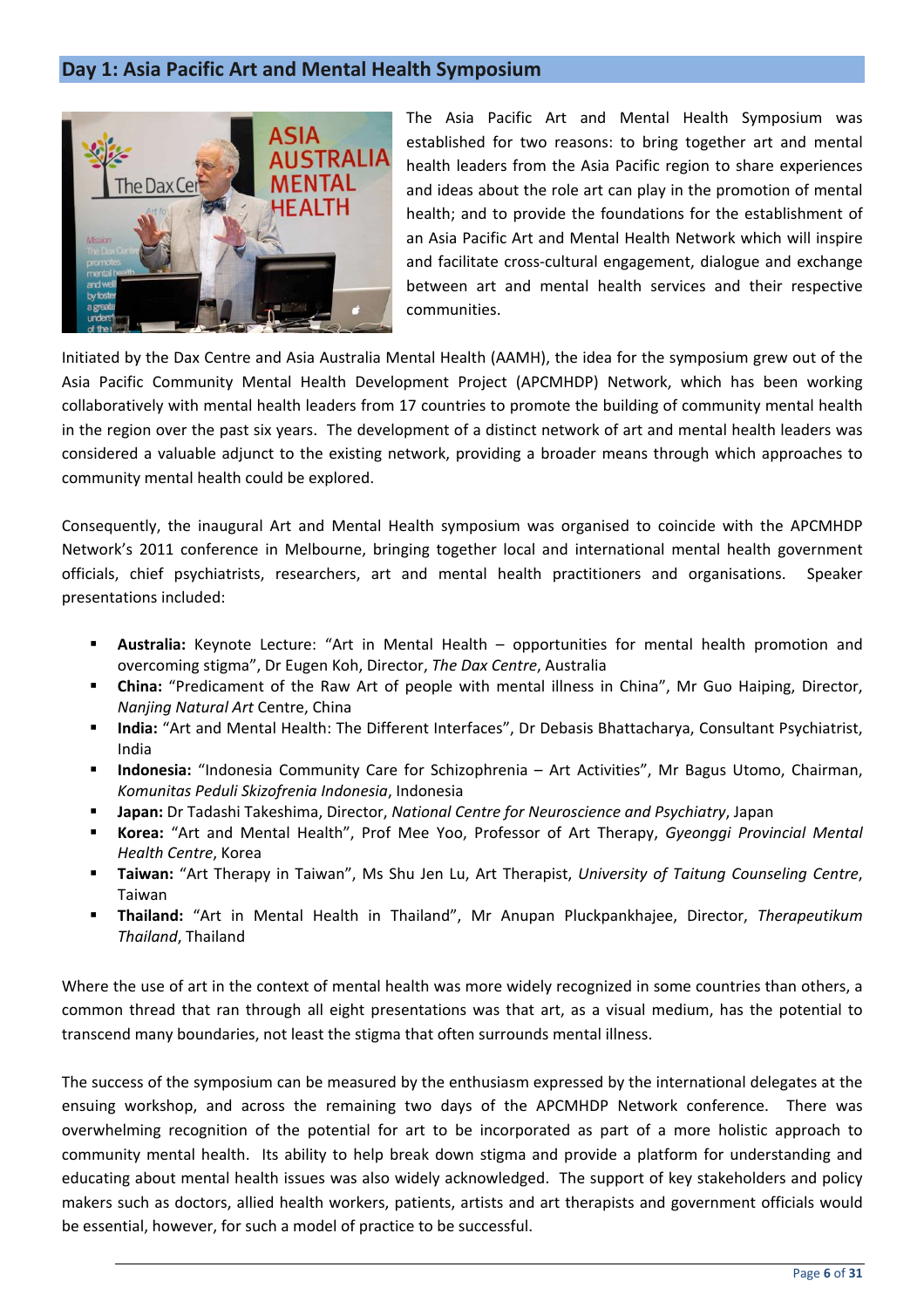In turn, there was overwhelming support for the development of an Asia Pacific Art and Mental Health Network, particularly from those countries where the use of art in mental health is not widely recognized and/or supported. Such a network would help forge relationships between those already working in the field of art and mental health, and provide support and information for those trying to get established. The development of an on-line resource, such as a website, was noted as a valuable communication tool which could link individuals and organisations across the region and provide a virtual space for debate, discussion and the sharing of research, ideas and experiences. It was felt that the development of both online and traveling exhibitions could also serve as valuable educational resources, and that an annual symposium, again in conjunction with the APCMHDP Network conference, would be of benefit to all.

It is now anticipated that the growth and development of this network will be best facilitated by a series of meetings and conferences that will occur as satellite meetings alongside the established APCMHDP Network meetings, which occur annually around the region. These meetings, and other administrative aspects of this network, will be managed by a small secretariat based at The Dax Centre and will be directed by a steering committee consisting of representatives of AAMH, the Dax Centre and representatives of participating Asia Pacific countries. It is hoped that by establishing this network it will be much easier for communities within the region to learn more about this area, and that discussion and outcomes from the forums will make a significant contribution to Australian policy and practice in the area of art programs in mental health.

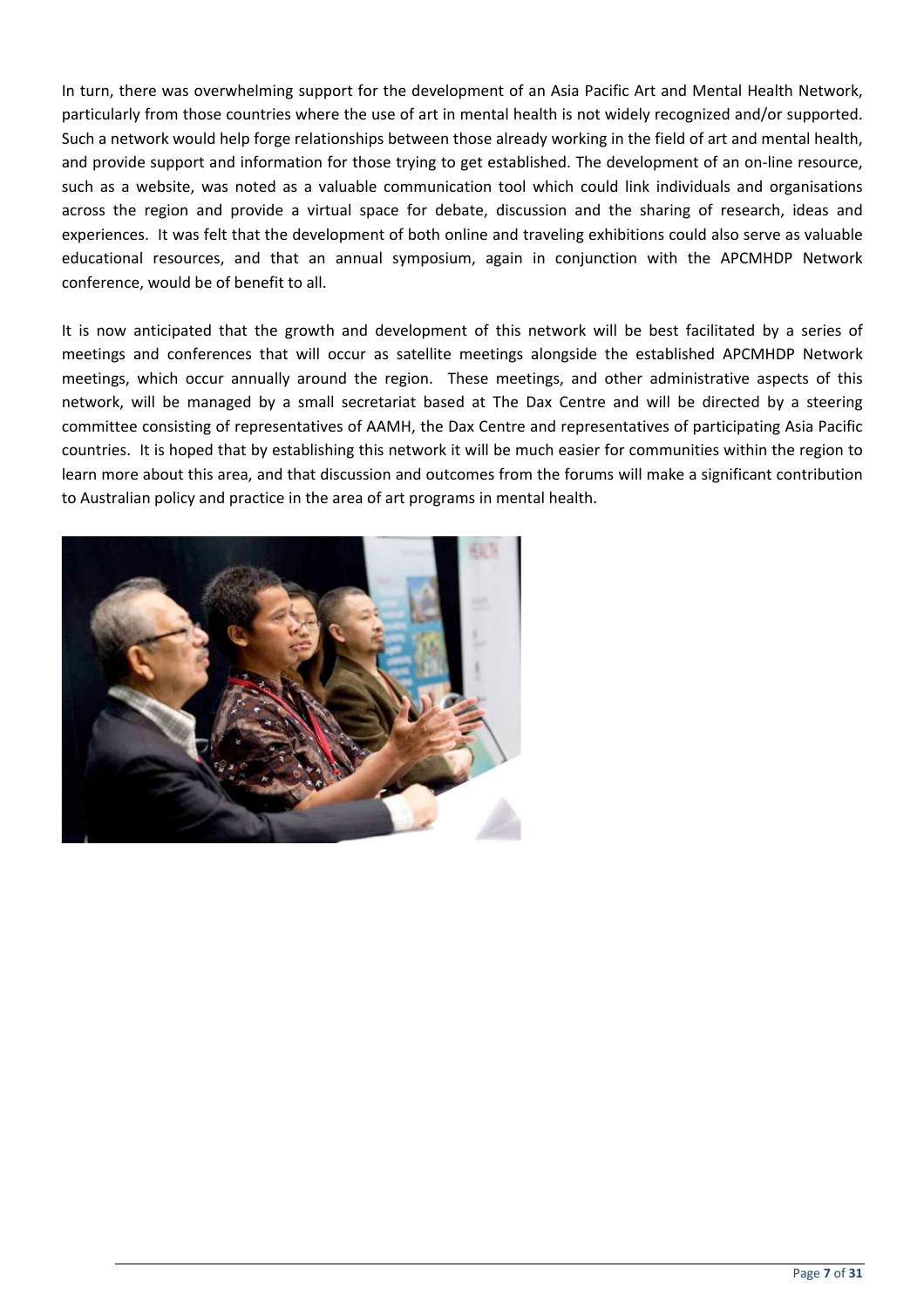## Day 2: International Seminar and Publication Launch



1 Professor David Castle

Asia Australia Mental Health, a consortium of St. Vincent's and the University of Melbourne was honoured to host the International Seminar in Community Mental Health Development in Melbourne, November 2011. . Professor David Castle, Chair of Asia Australia Mental Health, welcomed the audience of over 100 delegates from seventeen participating Asia Pacific countries to the seminar.

Representing the CEO of St. Vincent's, Director Medical Services, Aged and Community Care, St. Vincent's, Mr Stephen Vale, spoke of the

steady expansion of community mental health development and service in our region. Mr Vale, described St Vincent Hospital's support of this process through its involvement with Asia Australia Mental Health as an honour and a privilege.



2 Mr Stephen Vale



**2 Professor Susan Elliot** 

Deputy Vice Chancellor (Global Relations) University of Melbourne Professor Susan Elliott described the moral and economic imperative for communities to build new pathways to support the growing number of people who are affected by mental illness, and expressed the University of Melbourne's pride in being involved in the Asia Pacific Community Mental Health Development Project.

The University of Melbourne's Professor Kwong Lee Dow, the incoming Chair of Asia Australia Mental Health, applauded the Asia Pacific Community Mental Health Development network's focus on showcasing the strengths of each of the 17 partners. This, he said, would not only illustrate the skills and talents in the region but would also provide a source of inspiration for others across the region.



**3 Professor Kwong Lee Dow** 



4 Georgie Harman

Ms Georgie Harman, First Assistant Secretary of the Mental Health and Chronic Disease Division, Australian Government Department of Health and Ageing, officially launched the Asia-Pacific Community Mental Health Development Project's Summary Report 2011. Ms. Harman conveyed the Australian government's pride in contributing to this important initiative, and stated how impressed she was by the range of innovative and inspiring projects that are happening across the region.



```
7 Dr. Irmansyah and A/Prof Chee Ng
```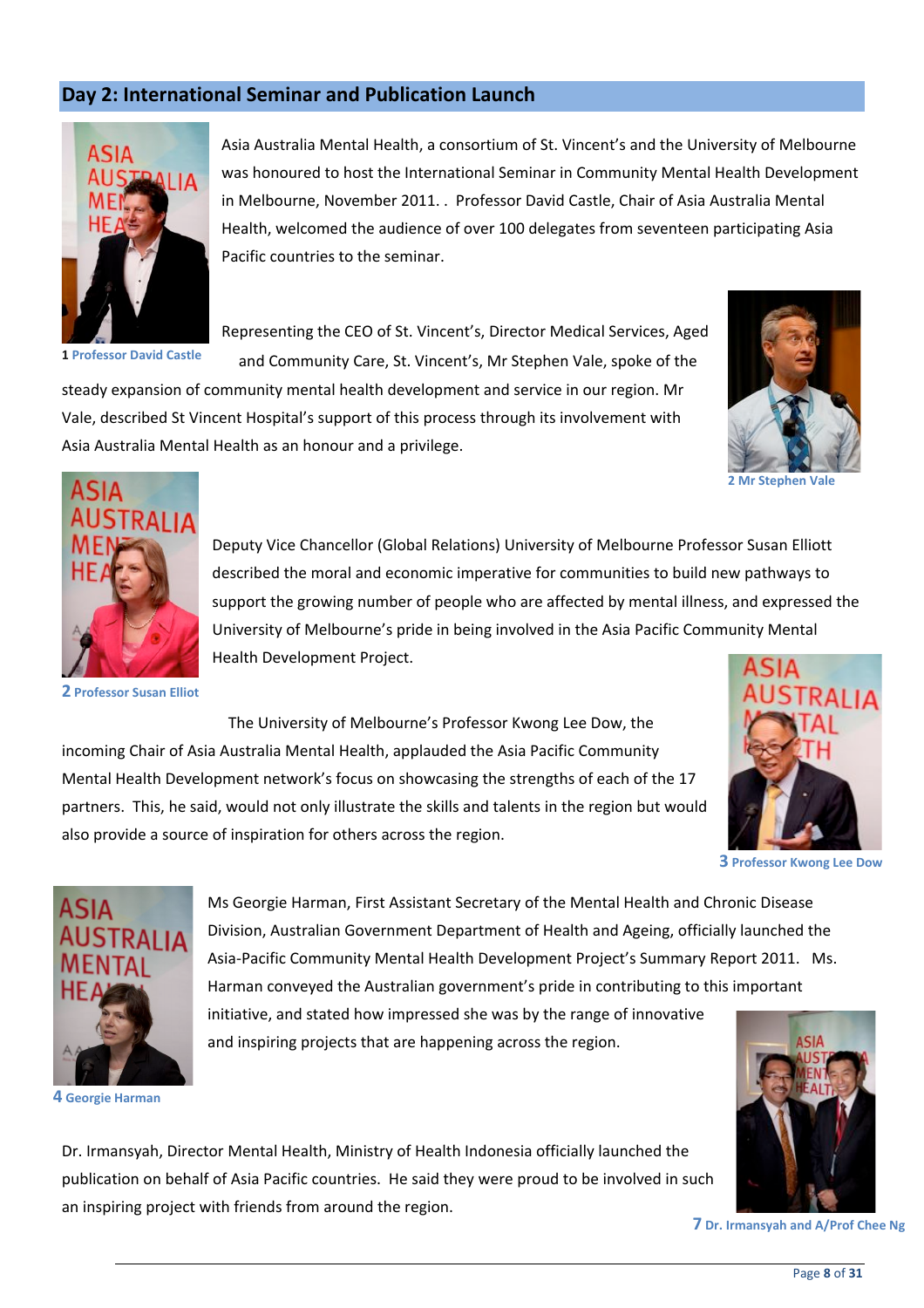

**8 Hon Jeff Kennett** 

## **Keynote Speaker**

## The Honourable Jeff Kennett AC

#### beyondblue Inaugural Chairperson:

23 years experience in Victorian Parliament, including as Premier of Victoria from 1992-1999.

Mr. Kennett warmly accepted the invitation to speak at the International Seminar on Community Mental Health Development. His keynote speech focused on the partnership between communities and mental health services.

For many years, Mr Kennett explained, mental health was not a priority for Australian

governments. The widely accepted means of dealing with depression tended toward ignoring rather than confronting it. Today in Australia there is a more enlightened attitude to depression and mental illness, with all sides of government accepting that funding for mental health needs to be increased. This, Mr Kennett said, has come about due to a significant change in both public awareness and political action.

Beyondblue, the NGO that Mr Kennett chairs, was initially established to achieve five things. The first was to de stigmatise depression in the community as a whole, through a planned strategy that involved conversations with people around the nation, and educating politicians about the illness. Despite having a small population of between 22 and 23 million people, 800, 000 people suffer from depression each year in Australia, and a further 200,000 suffer a serious mental illness. Taking these figures into account, and the large number of people who care for those who suffer these illnesses, the number of people who have a personal interest in mental health issues can be placed at between three and four million. To a politician, this is a lot of votes. Beyondblue's success can be measured by the fact that it is a brand now recognised by 87% of the Australian public, and the amount of public discourse around depression today was inconceivable twelve years ago.

The second goal was to put together a body of research to try and understand more about the illness. From that research a major public education program – another aim of the organisation - has been developed. The program includes both print and electronic publications. Pamphlets, reports, websites and social media provide information to the Australian public and medical professionals. The fourth objective was to work with doctors, psychiatrists, psychologists and clinical nurses, who work at the front line of mental health, often under considerable pressure. The suicide rate of male doctors in Australia is twice that of Australian men; the suicide rate of female doctors is six times that of women in Australia. beyondblue works with medical professionals to try and encourage them to look after their own health. Finally, beyondblue set out to provide support to the carers of people suffering from

depression, many of whom don't have sufficient information to know how they should be responding.

Though a great deal has been achieved over the twelve years since the founding of beyondblue, Mr Kennett noted that there is still much to be done, particularly in the area of men's health. One result of raising public awareness of depression and mental health more broadly is that the demand for services has increased significantly. beyondblue estimates that Australia requires 600 extra psychiatrists to meet this demand, and it is unlikely this number will be achieved due a lack of training facilities, .

On a more positive note, Mr Kennett said that educating the public can offer hope and produce positive results over a relatively short period of time. Partnerships between the public and those professionally and clinically involved in mental health can be very powerful. Through such partnerships - with governments, individuals and

organisations - beyondblue has achieved some wonderful outcomes, from public awareness to strong advocacy.



9 Hon Jeff Kennett and Professor Bruce Singl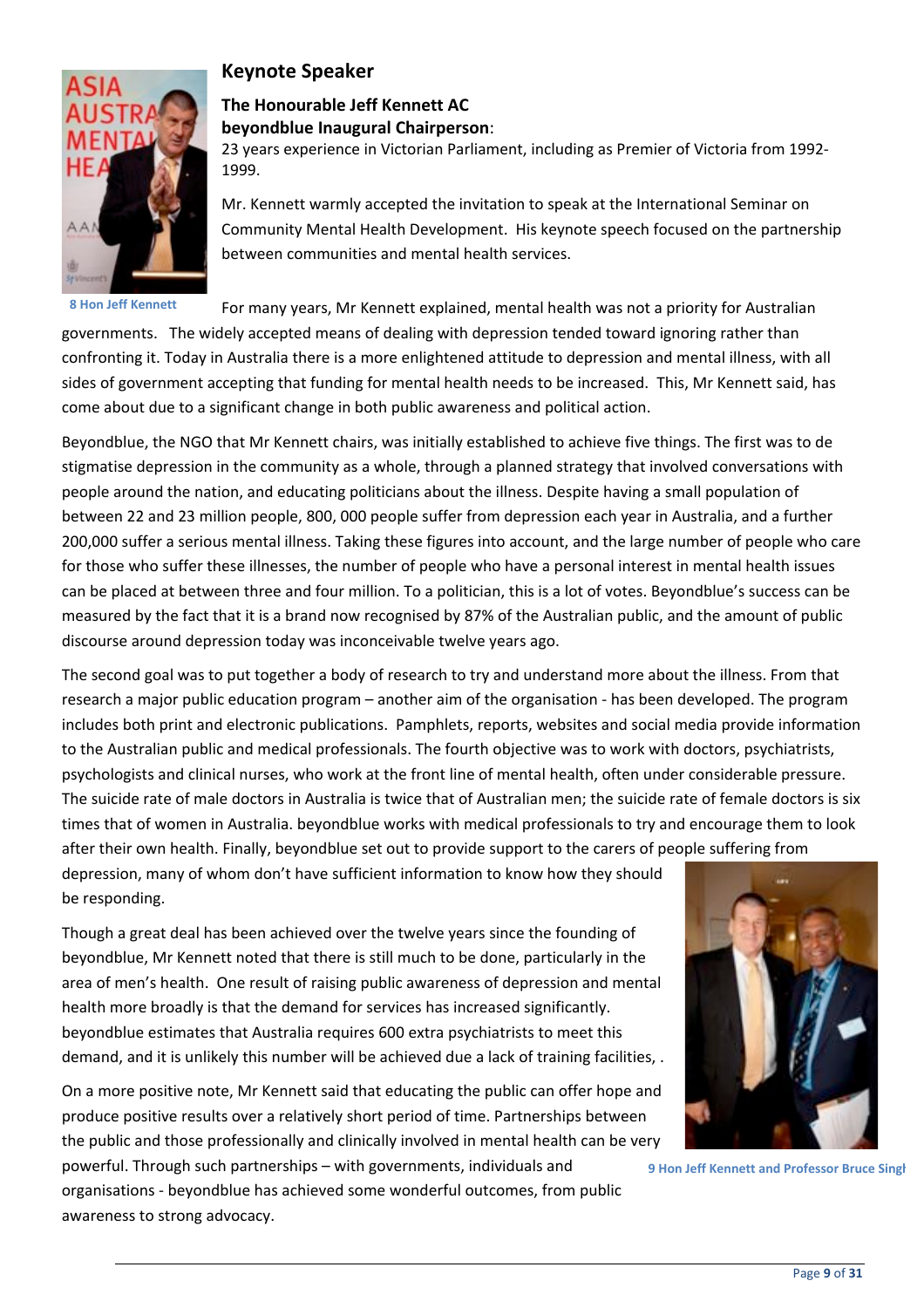## **Discussion and Summary**

Professor Graham Brown, Foundation Director of Nossal Institute for Global Health and Chair of Global Health in the Faculty of Medicine, Dentistry and Health Sciences at the University of Melbourne

Professor Brown commented that the day's presentations featured many inspiring examples of the ways in which people are working to make mental health and wellness everybody's business. He noted that the APCMHD project

emphasized the building of supportive partnerships through the networks' own activities. The APCMHD project has created a network of support and advocacy, identifying applicable, evidence-based best practices. It operates under the recognition that in each country there are different cultural contexts, degrees of government involvement and levels of acceptance of mental illness. It was formed with an economic imperative, from a service perspective, moving to community development, mental health promotion and prevention. The importance of cultural context has been acknowledged again and again. It is central, complex and dynamic, and it needs to be understood and used. Other themes, Professor Brown noted, emerged repeatedly throughout the day: working with communities and community groups, building on community strengths, educating the community and training the workforce. Advocacy, Professor Brown said, is much needed within the profession - where old-fashioned ideas still exist - and in civil society.



**10 Professor Graham Brown** 

In the initial stages, the Asia Pacific Community Mental Health Development Project was comprised of people who wanted to know more: now it is a forum for sharing ideas. As the partnership moves into its third triennium, the goal of collaborating to find and report better examples continues. Professor Brown emphasized the imperative of ensuring these examples are documented and submitted as peer-reviewed research articles from which everyone can learn.

A hospital is just one experience in a journey that involves families, the patients themselves, other relationships, the general practice and the district mental health system. Professor Brown noted the need to recognize that continuum. The hospital system is good for treatment, he said, but it is communities that can teach us more about care. Often we start with hospital services as the political imperative, but the continuum of care needs to be moved out into the community, by providing people with appropriate training. When talking about the importance of community level care it must be remembered that primary or rural healthcare needs to be backed up with relevant services. The training of health professionals to identify people with serious mental illness must be accompanied by mechanisms to deal with them, or else a community can lose heart.

Community education and mental health promotion needs to be enhanced and extended at all stages, from preventative programs to early intervention and early rehabilitation. It's incredibly difficult, from a public health perspective, he noted, to go from a pilot project to scale. Pilot projects are often dependent on individuals: the big challenge is taking them to scale, empowering communities to make health projects everybody's business. A whole-of-government approach is required. Too often in Australia mental health is spilt from other factors relating to it and only considered in terms of the health system. Frequently, however, it is the same people who are suffering from problems with drugs and alcohol, mental health, homelessness and poverty, and these problems shouldn't be dealt with in isolation. All sectors need to be engaged, from defense to education, and asked the question: what is your mental health policy?

The key challenges for global health, Professor Brown concluded, remain access; coverage; appropriate financing mechanisms and, above all, equity. These are the fundamental principles that underlie the Alma Ata-declaration, and there is an opportunity for mental health to be a champion in this context. A challenge for this group is how to take your advocacy to the next level. How can you get mental health onto the agenda of the numerous forums in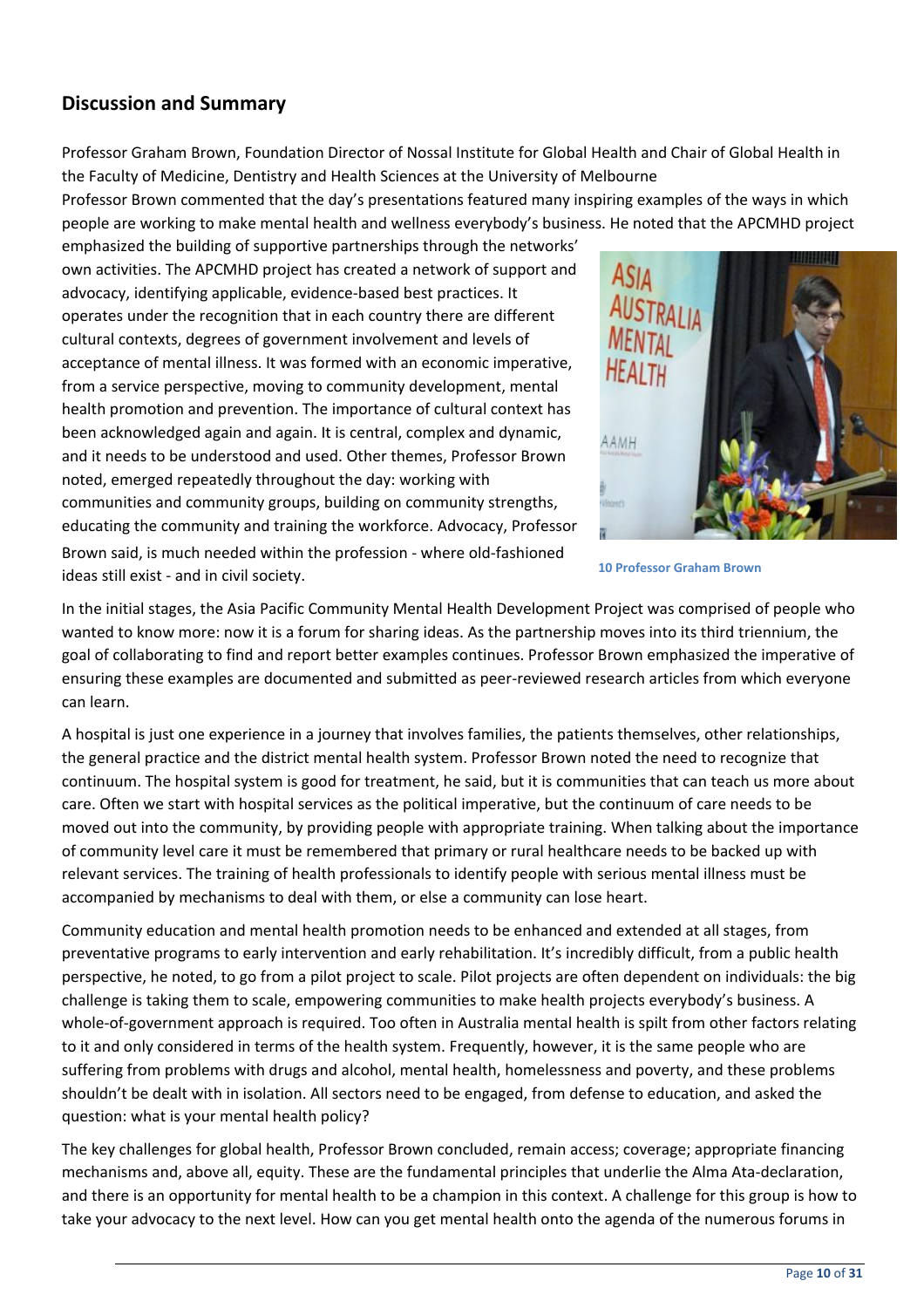the region, such as APEC and ASEAN, in order to influence the broader agenda? Health was on the agenda at the recent UN General Assembly for only the second time in its history. The first time it was regarding HIV AIDS, this time it was non-communicable diseases. The challenge is to make mental health the next big priority.

## **Plenary Sessions: Best Practice Examples of Mental Health Promotion and Partnerships**

#### **Plenary Session 1: Best Practices of Asia Pacific Countries**

Chaired: Professor Ian Everall, Cato Chair of Psychiatry, University of Melbourne.





#### **Australia** Georgie Harman,

First Assistant Secretary, Mental Health and Chronic Disease Division, Department of Health and Ageing, Australia.

Over recent years the community mental health sector in Australia has been expanding its role in the delivery of a range of services for people who are

living with mental illness, and their families and carers. A number of initiatives have been instrumental in the ongoing process of reform, and de-institutionalisation has been a major feature of this process. Better engagement of consumers and carers in the development, delivery and evaluation of mental health programs and services has increasingly been a key aspect of mental health care reform. The Prime Minister has appointed Australia's first dedicated federal minister for mental health, the honourable Mark Butler, MP, and in the last federal budget announced the \$2.2 billion Delivering Mental Health Reform package. This package will provide more intensive and better coordinated support services, particularly for people with severe and persistent mental illness who have complex care needs. It will target support to young people, and to areas and communities that need it most, including Aboriginal and Torres Strait Islander communities, and socio-economically disadvantaged areas.

The package consists of 18 measures and spans four portfolios. A major feature is the creation of a national mental health commission for Australia, which will be established in the Prime Minister's portfolio and will report directly to the Australian parliament through the Prime Minister. Another major feature of the package is a commitment by the Australian government to work with the state and territory governments on a ten year roadmap for mental health reform.

Several key mental health promotion initiatives are currently operating in Australia. beyondblue works to increase the capacity of the Australian community to prevent and respond effectively to depression and anxiety. Together with other peak bodies, beyondblue recently held a national mental health stigma summit. The federal government has developed a training program for mental health first aid designed to improve mental health literacy and increase community support for people with mental illness. Later this year it will launch the National Survey of Mental Health Literacy and Stigma. R U OK Day, a national day of action, is the result of public, community and private partnership tackling the issue of mental health and suicide prevention. Another major policy initiative by the federal government is the move towards diversifying services offered so that they include online and telephone-based support, including a national mental health portal, a virtual clinic, and a central support service which will provide peer-to-peer support for mental health professionals practicing in the field.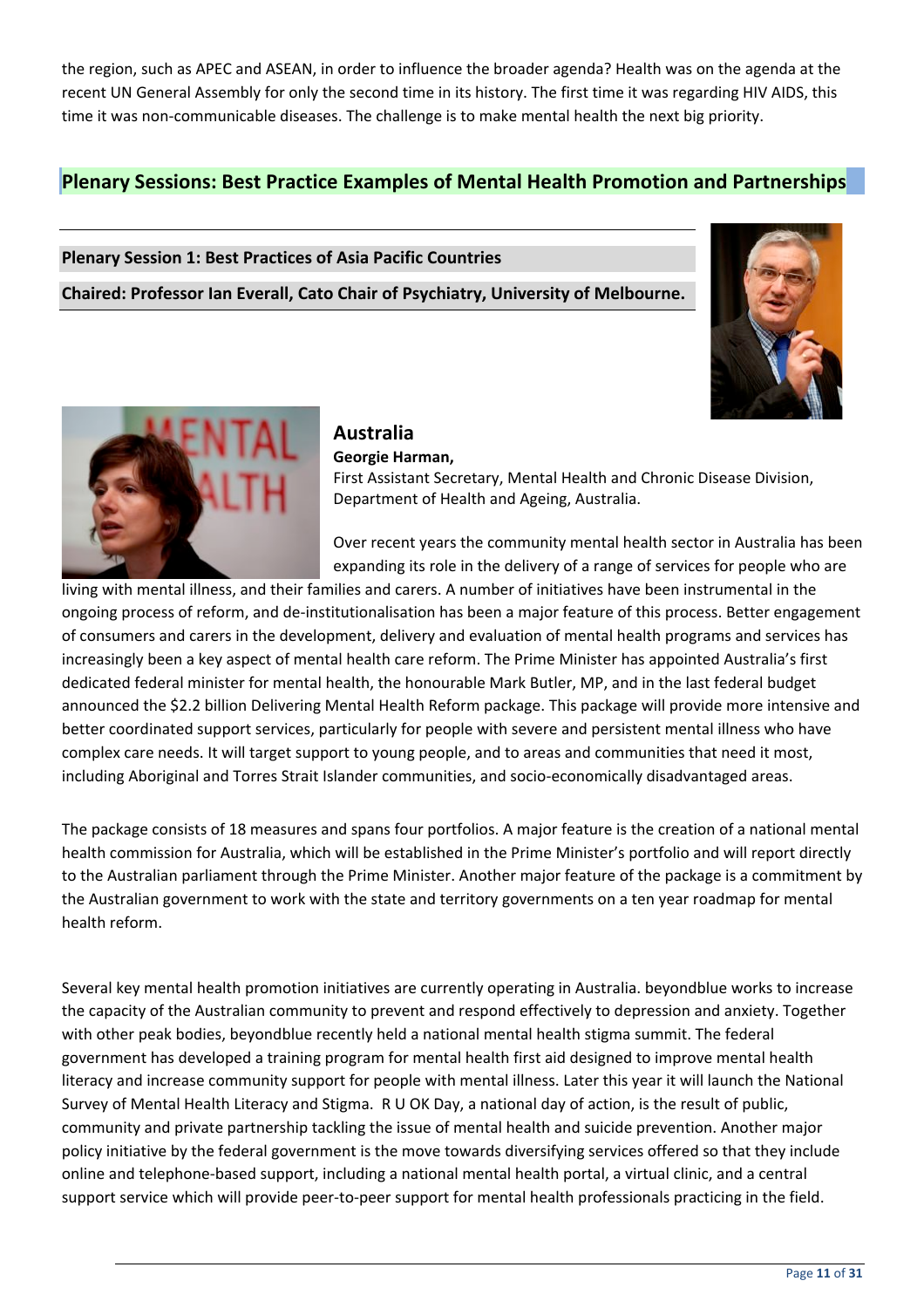

### **Cambodia**

Dr. Sophal Chhit Deputy Director, National Mental Health Program

In 2005 the Ministry of Health, in collaboration with other partners, created a National Program for Mental Health to manage and implement activities for the development of mental health in Cambodia. The Ministry of Health's Health Strategic Plan 2008-2015 identified mental health and substance abuse as health priorities, proposing a communitybased approach to health care.

The plan identifies two main aims for mental health service development: the expansion of coverage of mental health and substance abuse services to all hospitals and commune health centres across the country, and the improvement of the clinical skills and competency of the mental health workforce.

At present, mental health services are delivered through the primary health system and psychiatric services in general hospitals. Informal community mental health care is delivered by NGOs. Long-stay mental health care facilities and specialist services are not currently available.

The integration of mental health and substance abuse services into general health services is essential for reducing stigma and discrimination against people mental illness. It is also critical to improving financial and political support for the mental health system, and increasing participation from local communities and authorities. To this end, "No Health Without Mental Health" advocacy needs continue. Improved collaboration between multiple public service sectors is required in order to establish effective community-based intervention, which is currently fragmented due to a lack of guidance and standard operating procedures. Because of financial constraints, intervention is focused on mainly on medication, however the integration of substance abuse and mental health services has resulted in an improvement in funding for these services. Psychosocial intervention is currently performed by NGOs with small a coverage area, and remains the least developed area of mental health services.



### China

#### Dr. Jin Tongling

Deputy Director, Division of Mental Health, China CDC, Ministry of Health

The 686 Program, managed by Peking University Institute of Mental Health, constitutes the largest mental health reform program in the world. Based on the Australian model, it is designed to provide seamless, patient centred, function oriented and multi-disciplinary mental health services in the community. An international advisory

group oversees the program with experts drawn from Asia-Australia Mental Health. This partnership has worked to develop a new model for mental health care in China, drawing from the experience and avoiding the mistakes of the Victorian mental health system.

The China-Australia partnership has been given high priority by government at a ministerial level. The Ministry of Health has declared its full support for National Office of Mental Health Program and Asia Australia Mental Health, and draws on research generated by the partnership for the formulation of policy documents. Ministerial representatives have visited Australia and met with the Australian Governor-General, Quentin Bryce, and an International Advisory Committee has been appointed, including members of AAMH.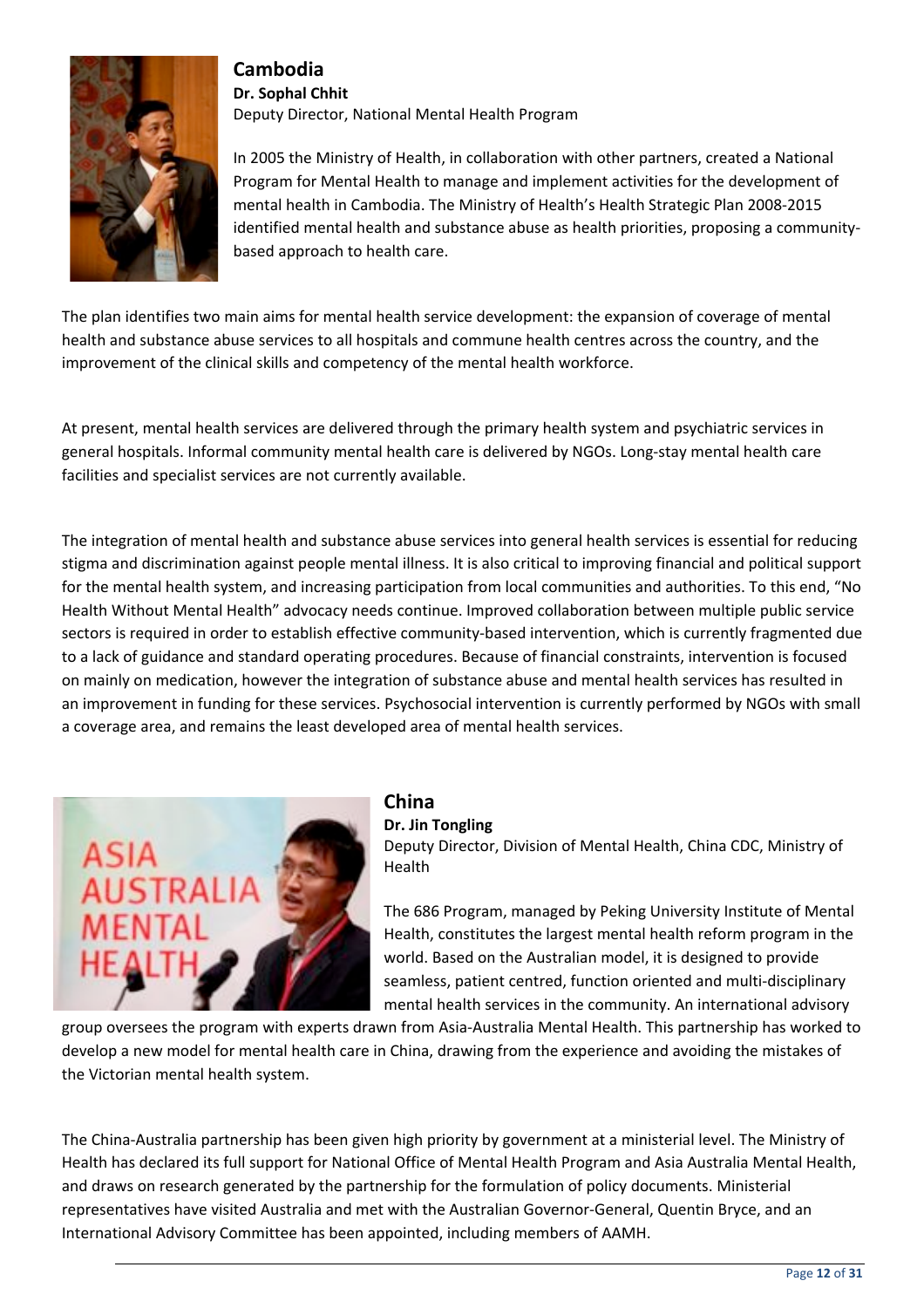The rapid development of China's community mental health service over the past ten years is inextricably linked to the strength of its international partnerships, most particularly the partnership with Australia. Technical excellence and valid experience have been essential foundation stones for the success of these partnerships. Truly effective reform requires a deep appreciation of the cultural, socio-economic and political complexities of China and their impact on community mental health reform. The China-Australia collaboration in mental health, like all successful partnerships, needed from its infancy to create a way of working that could accommodate inevitable setbacks and "lost in translation" moments. The project partners now work as one team: a team that understands its strengths and needs and is focused on improving the lives of the most neglected in all populations - people with mental illness.

## **Plenary Session 2: Best Practices of Asia Pacific Countries**

Chaired: A/Prof Chee Ng, Co- Director, Asia Australia Mental Health





#### Fiji Islands Dr. Odille Chang Senior Lecturer in Psychiatry, College of Medicine, Nursing and Health Sciences, Fiji **National University**

Community Psychiatric Nursing (CPN) was founded in 1996 in Suva, but remained hospital based, only servicing the Greater Suva area. A Day Centre was established in 1997 and operated until 2005. Several mental health advocacy groups have been formed, including the Psychiatric Survivors' Association (2004); Youth Champs for Mental Health (2007); Fiji

The Community Outreach Program was established in 2011 with funding support from AusAID, WHO and the Fiji School of Medicine. Staffed by registered nurses and medical orderlies, it has no allied mental health staff or doctor. Its focus is on "high risk" patients diagnosed with severe mental disorders.

In 2009 Fiji was granted an Award of Excellence by the Asian Federation of Psychiatric Associations (AFPA) for improving mental health through basic training. This followed the training of over 300 public health nurses and other staff between 2006 and 2009. AFPA has provided further training in child and adolescent mental health, and the Black Dog Institute has provided training in mood disorders. Additionally, clinical placements have been supported by St. John of God and St. Vincent's Mental Health. In 2009 community mental health outreach clinics were established in the Central, Western and Northern Divisions, and stress management wards were set up in three main divisional hospitals first half of 2011. The Fiji National University has set up a community mental health teaching clinic, and quarterly clinics are conducted by the IAP and IAPA. A Community Recreation Outreach project has been established in the in Central and Western divisions.

In recent years, the push to improve community awareness of mental health has been bolstered through various campaigns and events, such as the "Stop Stigma Against Mental Illness- Dare to Care" campaign, World Mental Health Day and Fiji Mental Health Month. The "5 A Day for mental health" campaign is soon to be launched, and the "6 Ss" campaign to decrease stress for children is being developed.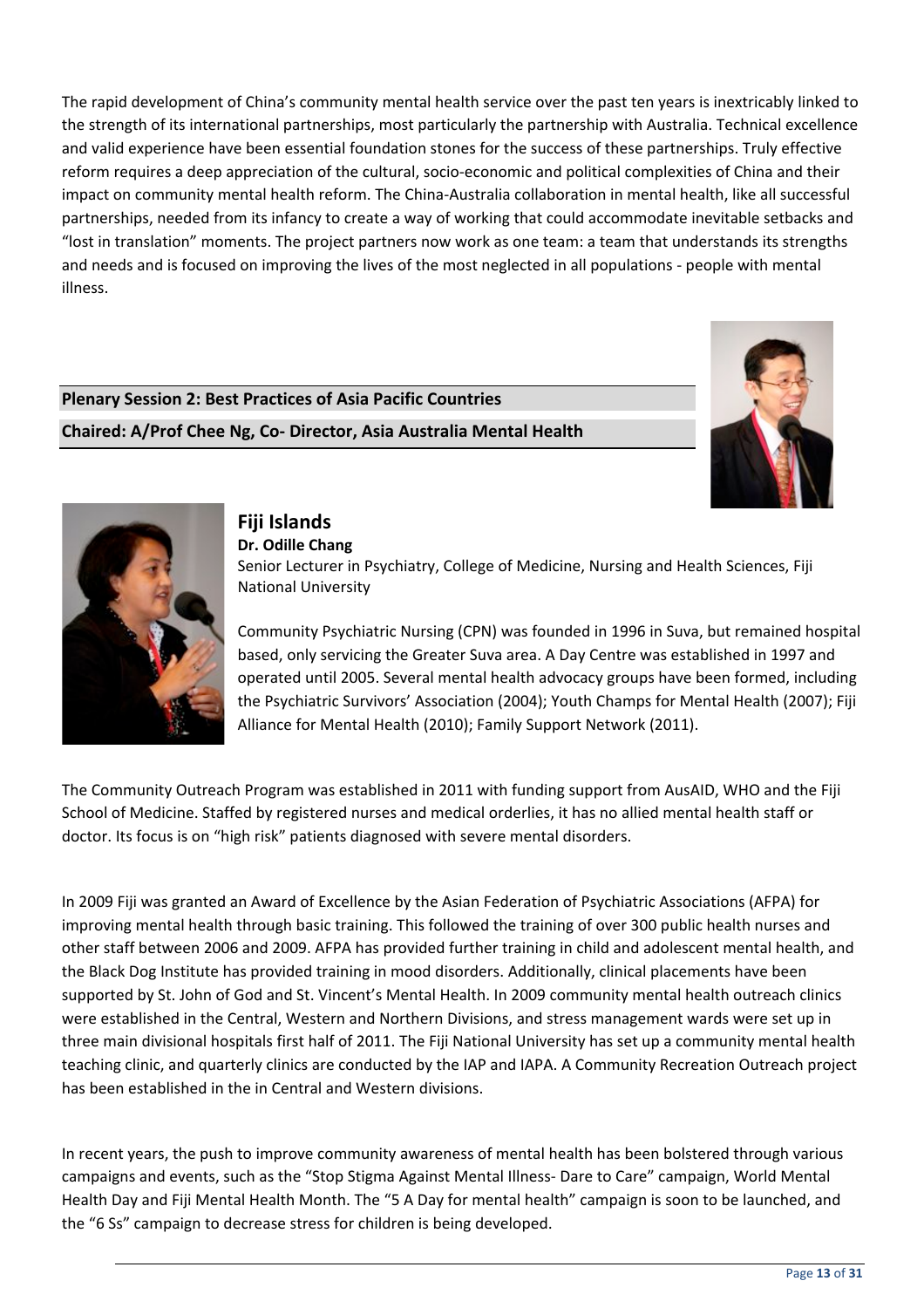Future initiatives will see the establishment of community based multidisciplinary mental health teams, extending to the Western and Northern divisions. The recruitment of allied mental health staff and psychiatrists to support community mental healthcare is a priority, and the training of health professionals will continue. Additionally, the development of a Post Graduate Diploma in Mental Health is planned by the Fiji National University. Collaboration with Asia Australia Mental Health and the Royal Australian and New Zealand College of Psychiatrists will continue through the Pacific Public Sector Linkages Program.



#### **Hong Kong** Dr. Eileena Chui Consultant Psychiatrist, Department of Psychiatry, Queen Mary Hospital

Over the last decade there has been a move from hospital based treatment for people with mental illness to community-based treatment. The last two years have seen the establishment of the Personalised Care Program (PCP) in three pilot districts, and the Frequent Re-admitters Program, under which there has been an 82% reduction in hospital admissions and an 82% reduction in the average length of stay. 2011-2012 will see the roll-out of the Personalised Care Program to five other districts; the reform of

the existing 24-hours hotline service to a mental health call centre; the establishment of a mental health intensive care team and the extension of the EASY (Early intervention and engagement) service to cover services for 15-64 year olds with first episode psychosis (FEP).

In 2010-11 there were 175,000 people with mental disorders in Hong Kong. 43,000 were categorized as having a severe mental illness (SMI), and 78,000 a common mental disorder (CMD). The Personalised Care Program aims to develop a long-term system of care to provide quality community mental health services for patients with SMI. This system will be recovery-focused, characterised by personalized care using a case management approach, needs and risk management and community partnership. The PCP is producing positive results. A comparison between a survey group of people in the PCP with a group in standard community care found significant improvement in total IP episodes, total LOS and total AED attendances in the PCP group.

The coming years will see the implementation of the New Community Psychiatric Services Model, including the roll out of the PCP program to all districts. 120 new case manages will be needed in the next year alone, and a further expansion of resources will also be required.



## **India**

Dr. DC Jain

Deputy Director General of Health Services, Ministry of Health and Family Welfare

The provision of sustainable basic mental health services to the community and the integration of these services with other health services is a key objective of the District Mental Health Programme (DMHP). In 1996 community based services were introduced in four districts under the National Mental Healthcare Plan. Between 2002 and 2007 the services were rolled out to 100 districts across the country, and today there are community based mental health services operating in 123 districts. By 2017 it is proposed that all 642 districts in the country will be covered.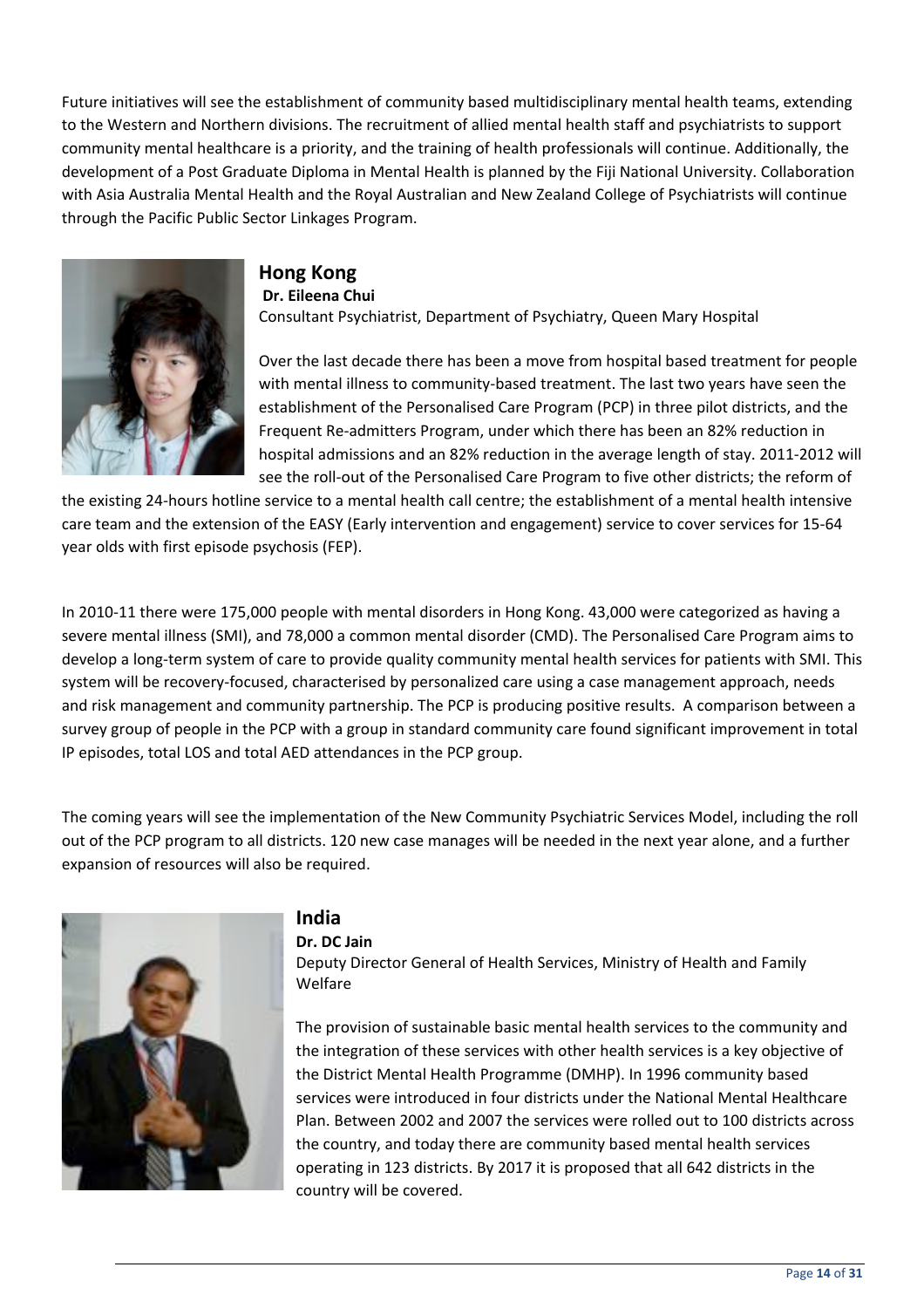The District Mental Health Programme is a community based service model for the delivery of basic mental health care through existing primary health care services. Its broad aims include enhancing the capacity of district services for early detection and treatment of patients within the community; promoting public education and the reduction of stigma surrounding mental illness; and a continuation of the shift away from hospital treatment for people with mental illness towards treatment and rehabilitation within the community.

The DMHP provides clinical services, training for health care providers, counselling services, and information, education and communication (IEC) in vernacular languages. The DMHP strategy includes the management of common mental illnesses by trained medical officers, support and guidance from specialists and the detection of mental illness by peripheral health care providers. Another strategic component of the model is the promotion of community awareness to encourage people to seek early medical intervention.

The implementation of the DMHP has seen significant improvement in both care and satisfaction among users of its services. 60% of districts are able to provide mental health services at district level and 20% at primary level. There has been notable improvement in the knowledge and attitude of the community regarding mental illness in districts where the DMHP is operating. These successes can be attributed to the involvement of non-specialists in mental health services through short term trainings, the integration of Mental Health services with General health services at district level, and outreach services by DMHP staff.

Considerable constraints continue to impede the success of the DMHP, however. While there have been some improvements, poor community awareness regarding the nature and treatment of mental illness and a lack of community involvement in treatment services are prevailing problems. Limited treatment facilities, an insufficient skilled workforce, and the lack of coordination between various levels of administration and departments also constitute continuing challenges for the program.



### Indonesia Dr. Irmansyah Director, Directorate of Mental Health, Ministry of Health

The primary health care mental health program in the district of Tebet has been adopted as a model by at least five other primary health care services in Jakarta.

2007 research found that 3600 people in Tebet suffered from severe mental disorders, and 35,000 from emotional problems. Psychosocial problems were also present, including the practice of pasung - the physical restraint and confinement of mentally ill people in the community. Prior to the program, primary health care resources in Tebet were limited to one general practitioner and one nurse, with a mental health hospital located 12 kilometres away. There was also a private hospital and psychiatric clinic. An increase in the demand for mental health

services and limited funding presented the project with significant challenges.

Several strategies were put in place to meet these challenges, including mental health promotion and education in the community, and changing the name of the mental health hospital to the Family and Adolescence Consultation Clinic in an effort to reduce the stigma associated with its services. Partnerships were formed between families, community groups, NGOs, universities, national agencies and consumers groups. The mental health budget was increased, providing greater availability of psychotropic drugs and enhancing support for community activities.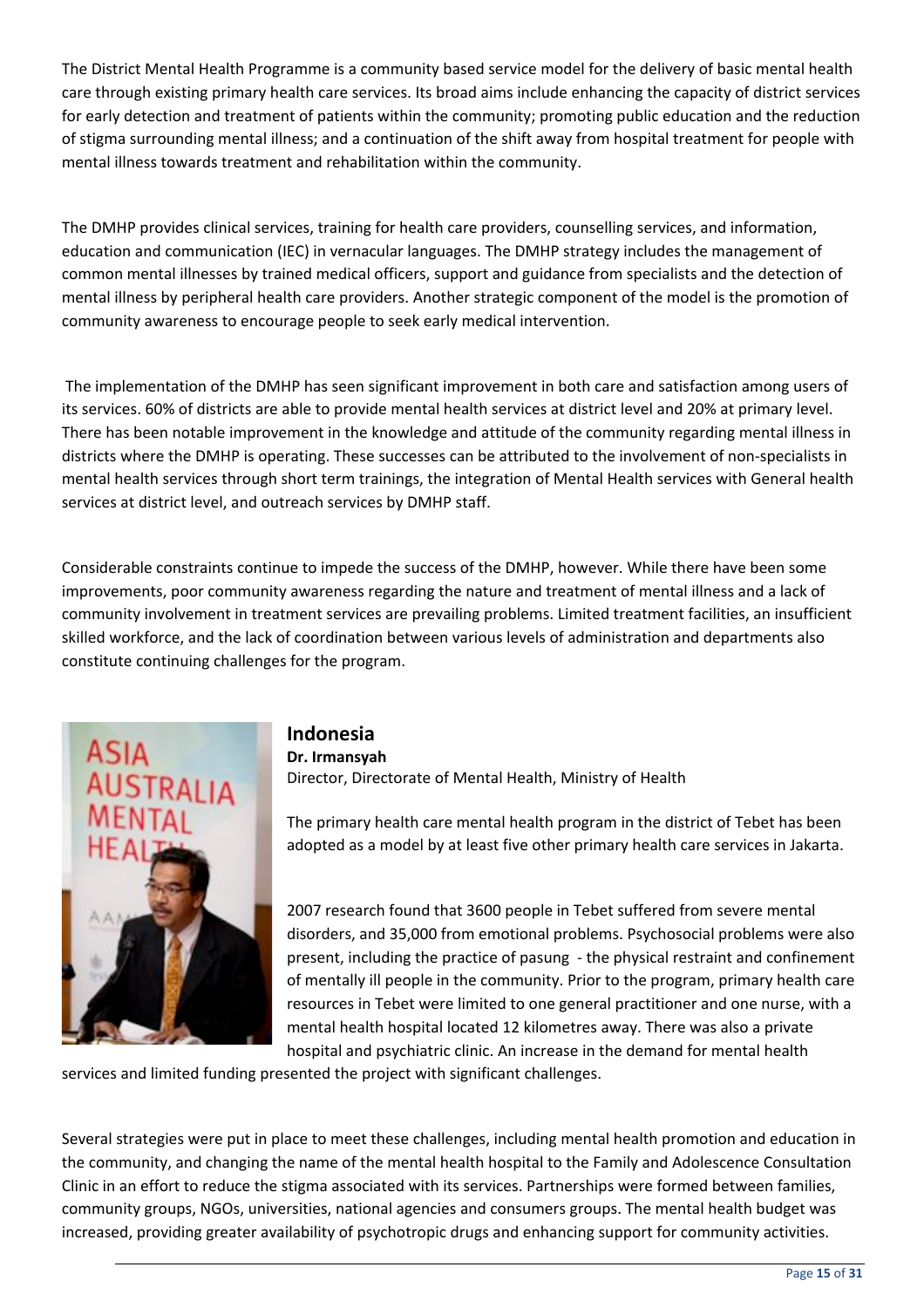These included community empowerment programs, hygiene and ADL training, and community forums. Mental health training and supervision was provided to health workers by the Provincial/District Health Office and Soeharto Heerdjan Mental Hospital.

Public knowledge and awareness of mental health has been greatly improved in Tebet following the program. Community acceptance has grown, and some patients have secured employment and become active contributors to their community. Additional development of the project will see further improvement in mental health needs assessment, including home visits for treatment evaluation, secondary consultation and support for community education activities. A sustainable mental health system in Tebet will require further continuing collaboration with academic institutions, a specialist supervision program, and the development of a case management system and a more systematic referral mechanism.

The successful improvement of mental health services relies on the variety, quality and continuity of support from all partners involved. Planning of mental health activities needs to be realistic, simple and doable. A formal partnership agreement, adequate budget and provision of resources, and ongoing training and support are critical for the continuity of the primary health care mental health program. The commitment, determination and enthusiasm of the small team behind the program have proved fundamental in improving mental health services.



#### Japan Dr. Tadashi Takeshima

Director, Department of Mental Health Policy and Evaluation, National Institute of **Mental Health** 

The 1990s saw a sharp increase in the rate of suicide in Japan, which in recent years has reached between 30,000 and 35,000 deaths per year. Suicide rates have risen particularly among middle-aged men and young adults, and there is a high rate of suicide among people living on welfare. Recent years have seen growth in the number of outpatients with mental illness, particularly mood disorders. There is a high rate of mental illness in homeless people, and there has been an increase in reported cases of child abuse.

Suicide prevention measures by local governments in prefectures and megacities have been enhanced significantly since 2002, with broad increases in budgets for suicide prevention, suicide prevention committees and crosssectional government networks. Suicide prevention efforts since 2000 have taken place in three phases.

In the first phase the Ministry of Health, Labour and Welfare (MHLW) set a numerical target for the national suicide rate as part of the Health Promotion Project, and allocated a budget for suicide prevention. The Suicide Prevention Council issued a report in 2002, and in 2004 the MHLW published the Introduction of Treatment Guideline for Depression.

In 2005 the Upper House passed a resolution to put together a comprehensive strategy for suicide prevention, and the Suicide Prevention Liaison Committee (SPLC) was established, releasing a Report on National Suicide Prevention Strategy at the end of that year.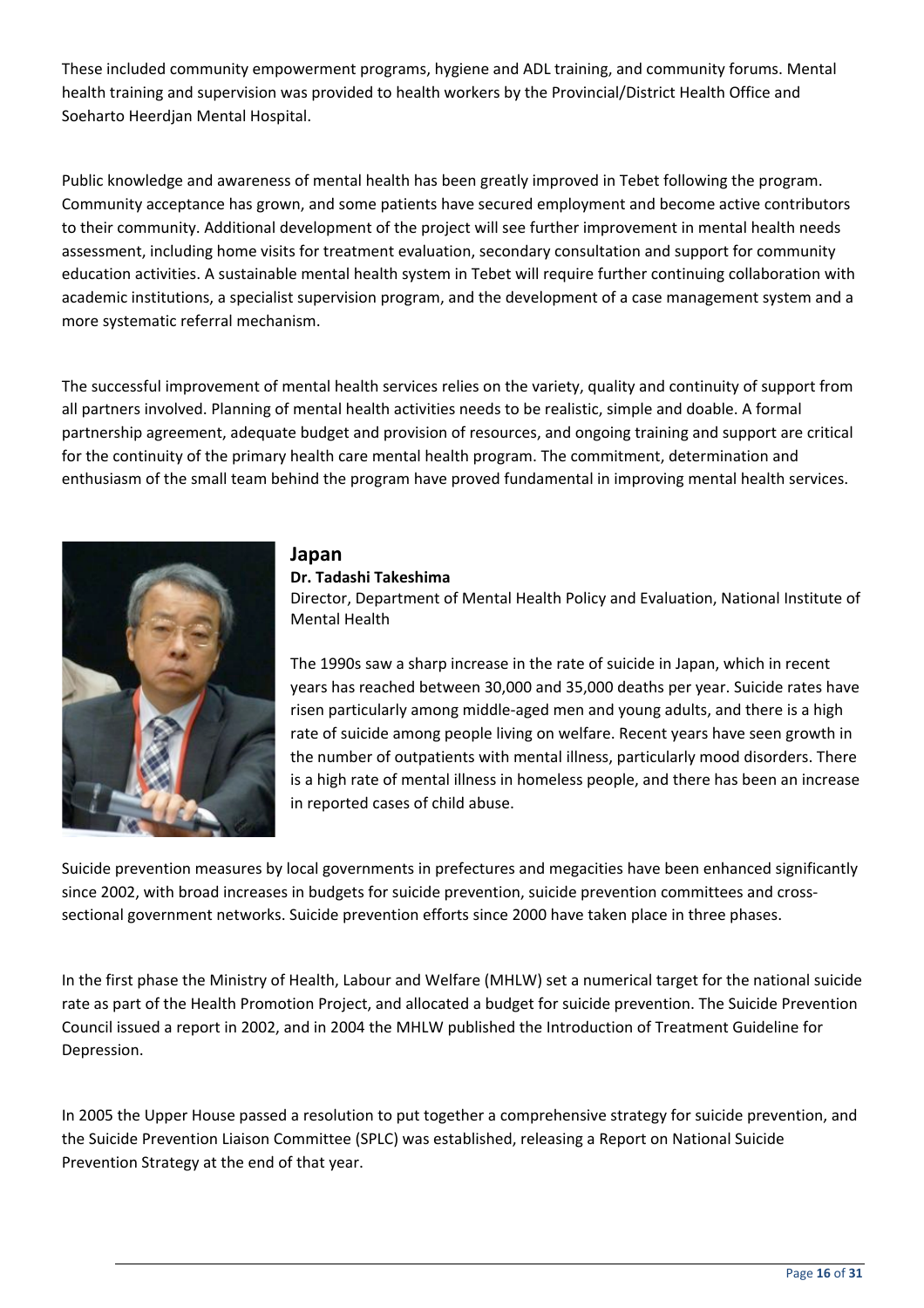The third phase is comprised of actions that have been undertaken since the Basic Act on Suicide Countermeasures (BA) was passed in 2006. Since then there has been a significant increase in suicide prevention measures. These include the foundation of the Centre for Suicide Prevention, the establishment of the CSPI, the launch of the Project Team for Suicide Prevention and Mental Health and the establishment in 2010 of the Core Project for Suicide Prevention.

The next stage in the development of community mental health services is a revision of the CSPI. Draft proposals have been drawn up by working groups, which will be made available for public comment before being reviewed by experts from the WHO. Following the revision of the CSPI, the priority will be strengthening community mental health services for people with mental illness who are considered to be most at risk, and the further integration of community mental health services into the health system.

#### **Plenary Session 3: Best Practices of Asia Pacific Countries**

Chaired: Professor Helen Herrman, Professor of Psychiatry, The University of **Melbourne** 





## **Professor Lee Young Moon** Chairman, National Mental Health Commission

Human beings are fundamentally social creatures, and the practice of both medicine and art is significantly influenced by socio cultural factors. The mental health system in South Korea has sought to emphasise the relationship between the practice of medicine and the healing potential of art. Most countries have a cultural relevance model, which preserves the existing social composition. Cultural sensitivity, as opposed to cultural diversity, acknowledges that the socio-cultural factors unique to every society significantly influence all aspects therein. There are two ways to understand culture. The etic approach seeks to understand a culture objectively, using standardised guidelines from an external culture. The emic approach is a more subjective method, using an independent value system bound to the culture in

question. One affect of globalisation is that cultures have become self-aware, and it is therefore necessary to establish a balance between etic and emic views of cultural understanding.

South Korea's mental health system is centred on the cultural sensitivity model. An example of this basis is Mental Health Day, which takes place on the fourth of April. Four is an inauspicious number in Korea, so this date is considered the worst day of the year. Holding Mental Health Day on this date represents the stigma surrounding mental illness in South Korea.

The G-Mind structure-comprising of Green Mind, Global Mind, Great Mind and Good Mind - represents the different elements that make up the mental health system. 'G' refers to the Gyeonggi province, the largest in South Korea. Green Mind represents the saving of lives, including the Little Prince and Hope Village suicide prevention program, a provisional program adopted from the university of Hong Kong. Global Mind is the planning and evaluation division, and Great Mind consists of the rehabilitation and recovery program. Good Mind refers to the arts programs, including the mental health theatre and art festivals, which take place every year. Cultural events,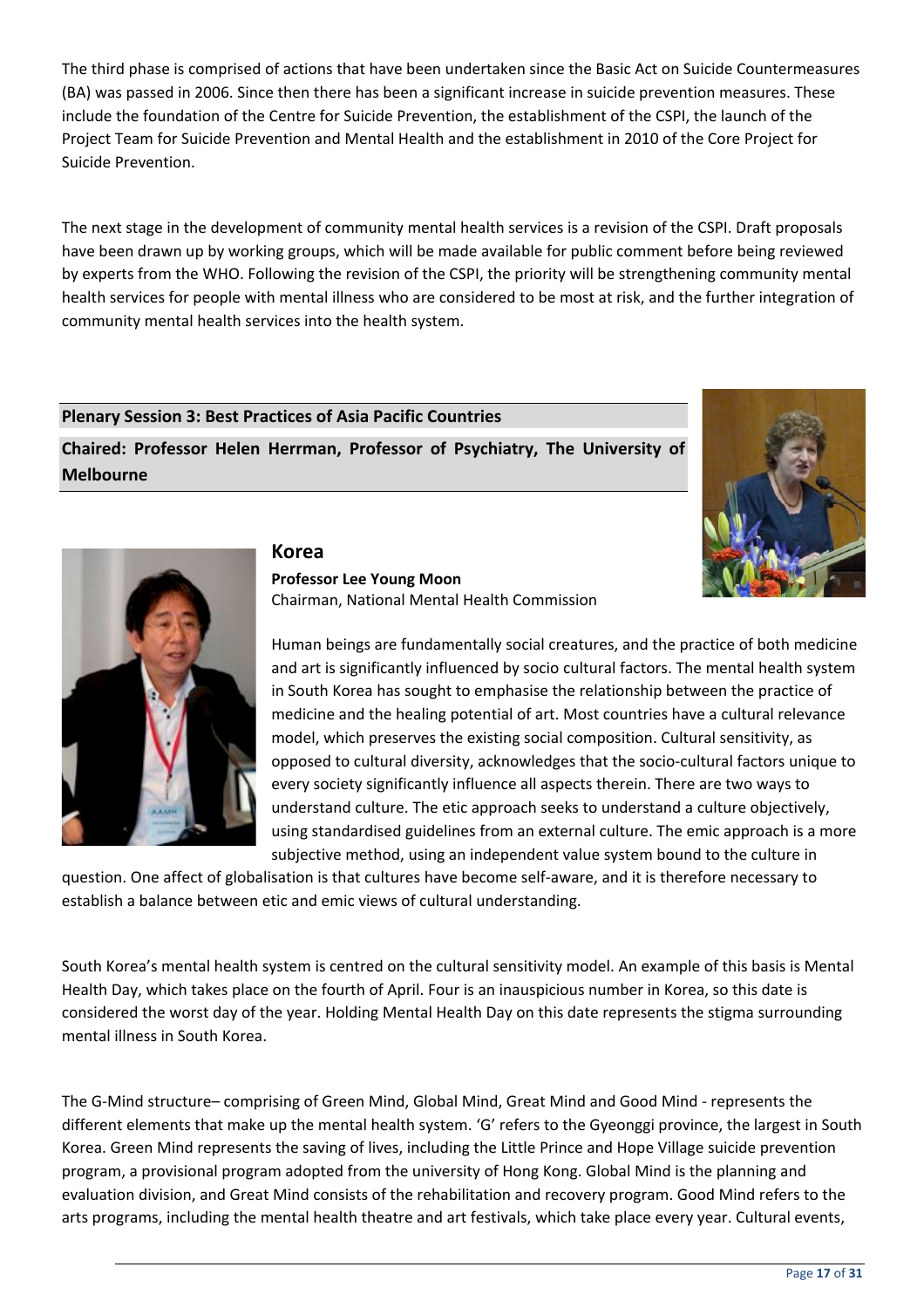such as art, theatre and music festivals, can be even more effective than medicine. Following the cultural relevancy model in the implementation of mental health services has great potential to improve the future of people suffering from mental illness and of society as a whole.



### Laos

#### Dr. Manivoe Thikeo

Mental Health Consultant, WHO Country Office

The community mental health promotion program was established by the World Health Organisation Country Office in collaboration with the Ministry of Health in Vientiane in 2011. The program was designed according to a top-down strategy approach, targeting policy makers, community leaders, NGOs and other bilateral organizations, with the goal of influencing policy change regarding mental health. Program objectives include an increase public awareness of mental health, improvement in the quality of mental health services to the community and enhancement of government interest in mental health capacity building and financing. It aims to create a community health network in which mental health

practitioners can share knowledge and resources and access research, training and new treatment strategies from neighboring countries and international mental health communities.

Several positive outcomes have already emerged since the program's conception. The Ministry of Health has demonstrated increasing interest in mental health services, and WHO will be providing support for a mental health consultant position to work with the ministry in building mental health capacity. The MOH and WHO have joined with NGOs and other bilateral organizations in an initiative to provide mental health training for Lao doctors and services for children and adults in the remote areas.

Community mental health has only been very recently introduced to Lao PDR, and the challenges the program faces are substantial. In addition to the lack of funding, technology and resources for mental health services, there are very few mental health experts in the country, which has only two psychiatrists and ten general practitioners. A lack of leadership in mental health promotion proving a significant challenge, and the need for a cohesive vision for the development of community mental health services is apparent. As many members of the team do not speak English, the language barrier between them and international health advisors also poses a problem.

Looking forward, the community mental health promotion program will seek further support from and collaboration with the MOH, WHO, other NGOs and bilateral organisations and international mental health community. The integration of mental health care into primary health care services will be initiated with the provision of mental health training to GPs and other health professionals who work in provincial hospitals and at a community level. The program will also provide leadership training to its members and support their participation in international mental health conferences and workshops to exchange knowledge and lessons.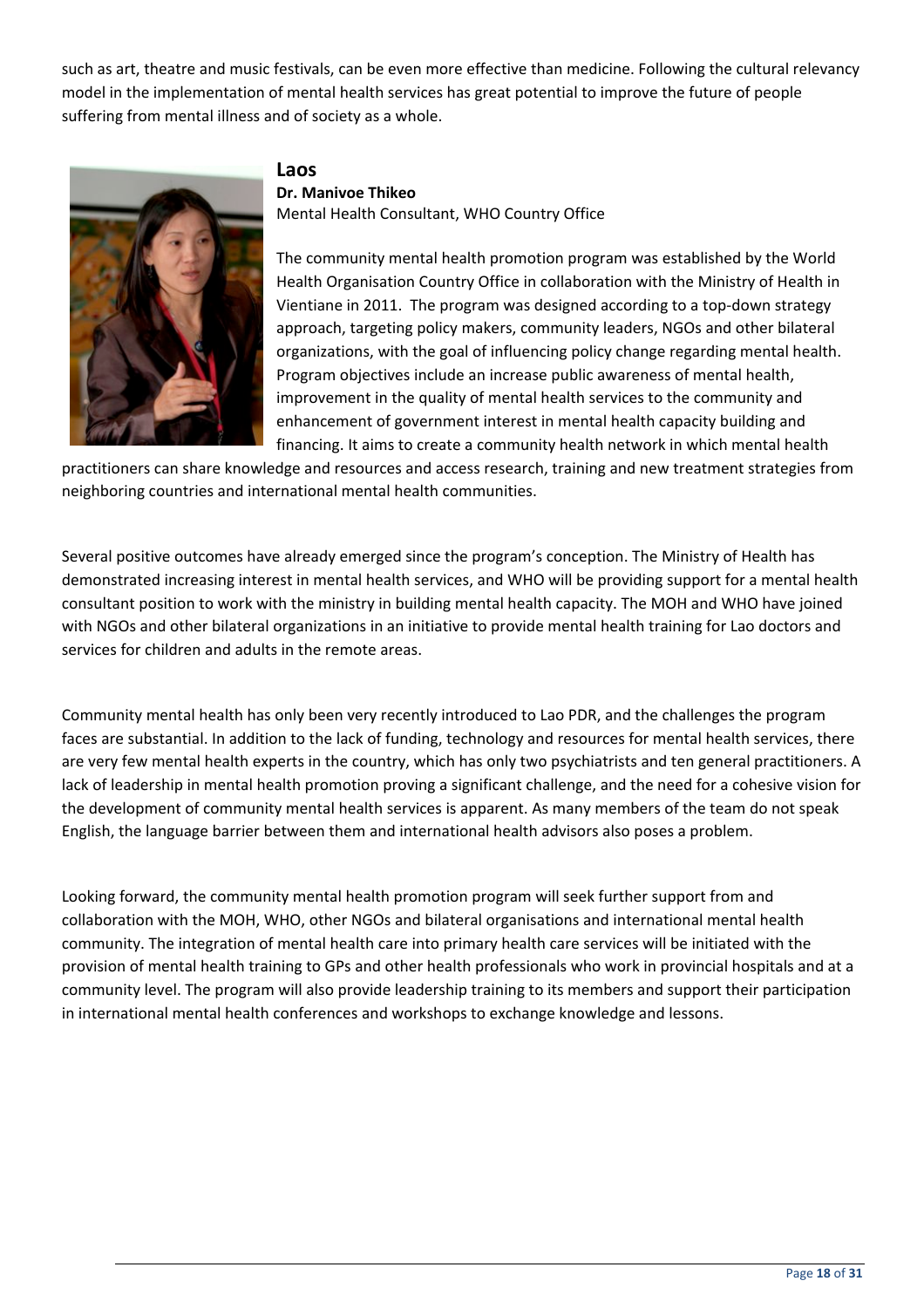

**Malaysia** Dr. Toh Chin-Lee Technical Advisor for Psychiatric Services (Chief Psychiatrist) Ministry of Health

Mental health care services in Malaysia are provided by the Ministry of Health, universities and the private sector. The Ministry of Health has sought to address the tension between hospitals and community health care through the development of hospital-based community psychiatry teams.

Community psychiatry teams based in psychiatric hospitals, and general hospital psychiatric units go out to homes and community mental health centres. They collaborate with people with mental illness, their families and key local figures.

providing education regarding mental illness, medication, ADLs and early intervention. Community psychiatry teams also provide acute home care and patient follow up. They liaise with job placement services, assisting people with mental illness to find employment. The community psychiatry team initiative has produced notable results. including an increase in-patient and family satisfaction, increased quality of care, increased compliance, reduction in relapse and admissions, and less congestion in hospitals.

The Mental Health Act was passed in 2001, and implementation began in 2010. It outlines the laws and standards relating to mental health service provision in Malaysia, including psychiatric facilities, psychiatric nursing homes, community mental health teams and community mental health centres. The implementation of the Mental Health Act will take place in stages. All state and major specialist hospitals will be charged with the responsibility of establishing community mental health centres. Psychiatric nursing homes are to be set up under the jurisdiction of state hospitals. The ongoing challenge will be ensuring that this implementation takes place in compliance with the Mental Health Act.



## **Mongolia**

#### Associate Professor Lkhagvasuren

Vice Director, Division of Strategy and Planning, National Centre for Mental Health

Since 1997, Mongolia has collaborated with the WHO to implement community based mental health care. In 2000 Mongolia adopted a Mental Health Law and 2002 formulated the First National Mental Health Program 2002-2007. This was followed in 2009 by the Second National Mental Health Program

from 2010-2019. The Mongolian mental health system operates at the primary, secondary and tertiary care levels.

In 2010 the National Centre for Mental Health conducted a mental health promotion project to initiate the integration of mental health care into primary health care services. The program consisted of training for primary health care personnel in the early detection, diagnosis, and treatment of mental illness within the community. General practitioners, nurses and social workers from 24 sub districts of capital city participated. Results from the training indicate that the number of people with mental illness admitted to primary health care following the project was 3.7 times greater than in the previous year.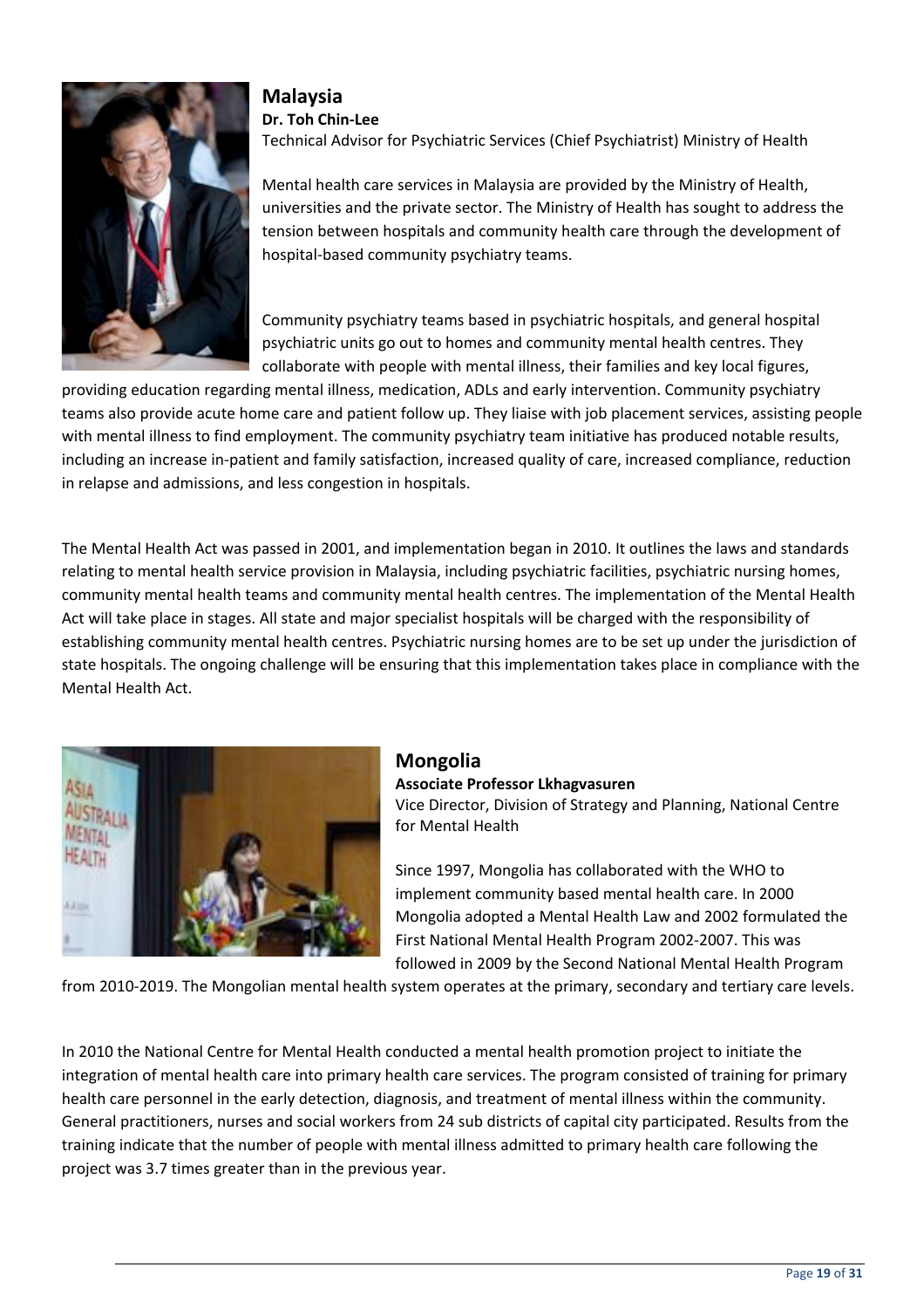The Ger Project began in 2000. This psychosocial rehabilitation project operates out of community-based day centres in gers, which are traditional Mongolian portable tent-dwellings. In a sample period between 2004 and 2005, 349 people participated, undertaking living and vocational skills training. During this time, it was shown that the relapse of mental disorders among participants was reduced by 95%.

In 2009 and 2010, Mongolia was affected by a dzud, a natural disaster in which heavy snowfall and freezing temperatures make livestock grazing impossible. The National Centre for Mental Health delivered medical examinations, mental health assessment and psychosocial support to the population in affected areas. Further psychosocial support and mental health care service teams need to be included in future disaster management.

Though the mental health system in Mongolia operates a range of mental health facilities, the existing mental health system is still largely hospital based. Two percent of federal health expenditure is allocated to mental health in Mongolia. Of that two percent, sixty four percent goes towards expenditures for mental health hospitals. A move towards community care will require the increase and redirection of mental health funding towards community mental health facilities and the promotion of mental health in the community. Mental health care delivery will be enhanced through training and partnerships between primary health service representatives, governments, NGOs and other international organizations. Collaboration between the social welfare, housing, legal, employment and education sectors also needs to be improved.



## **Philippines**

Dr. Ruth Bordado,

Medical Specialist, Public Health Unit, National Centre for Mental Health

The department of Mental Health was established in 1920, and consisted of one hospital with 300 beds. By the 1960s the average number of day and in patients had increased to around 8000, though this declined during the 1970s due to the introduction of psychotropic drugs. The authorized bed capacity for the National Centre for Mental health has been just over 4000 for the last 25 years, which remains above the average number of day and in patients.

The Discharge and Follow up Consultation Program (DFC) is an initiative of the National Centre for Mental Health, which operates in partnership with local

governments, regional hospitals, non government units and the media to facilitate the transition of patients between hospitals and their communities. Through the program, the National Centre for Mental Health has provided hundreds of local doctors with training in the early detection and management of mental illness. Local governments have been responsible for the provision of transportation of patients and staff, and regional hospitals for the provision of beds. The media has played a role in the dissemination of information regarding mental health

and the DFC program. The program has seen a significant reduction in congestion in hospitals. This is due in part to earlier diagnosis brought about by the training of local doctors, and also to the rehabilitation of thousands of patients into their own communities. Productive partnerships have been formed between hospitals and other agencies, however only those programs where local governments are in a position to provide financial backing can be maintained.

The continuation of the DFC program will see mental health training for the primary health care sector. Work will be undertaken towards educating

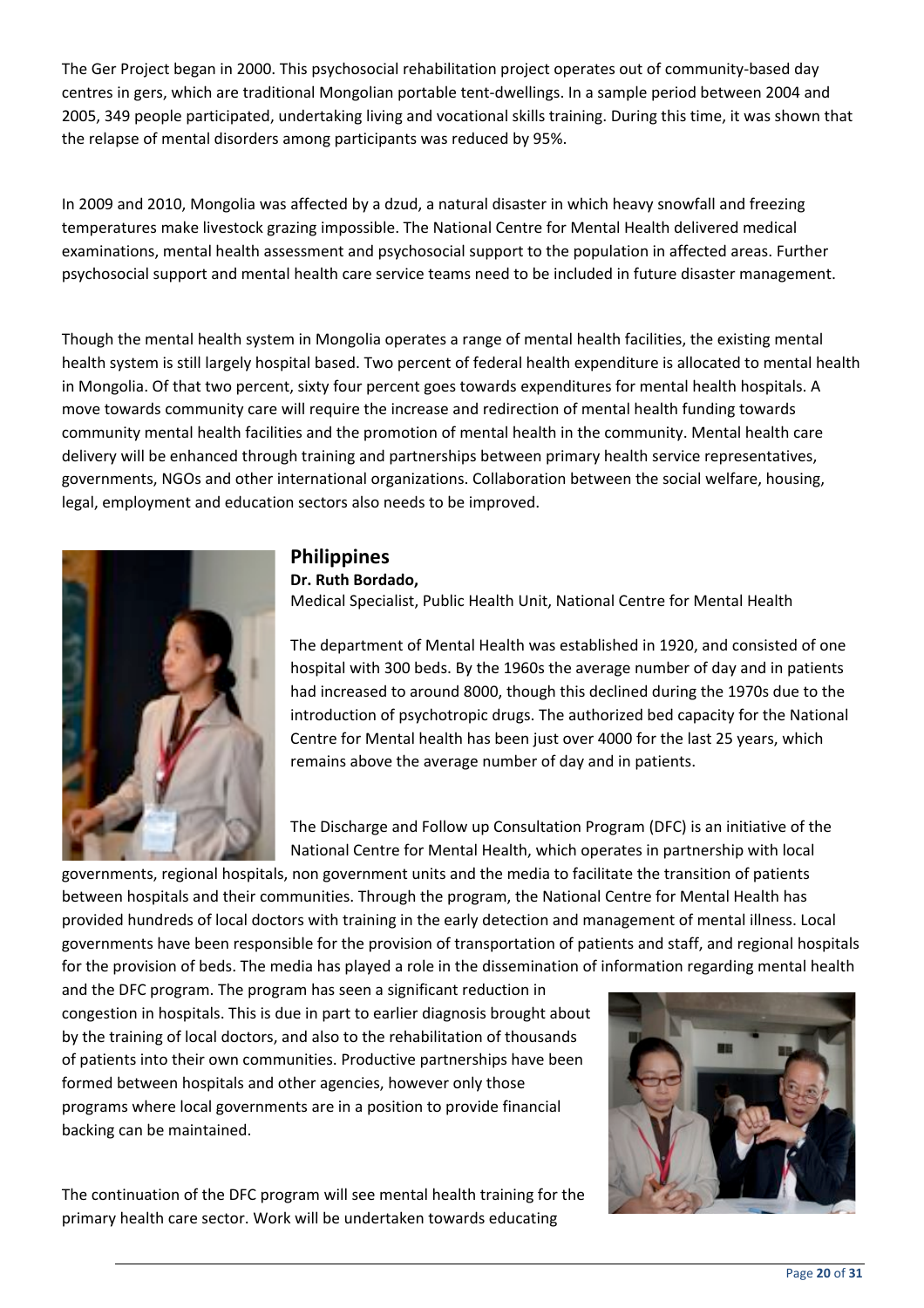communities as to their role in the provision of care to people suffering from mental illness, and preparing them to undertake these responsibilities. Looking to the future, further budget allocation - including specific allocation for psychotropic drugs - is a priority for mental health services, as is the development of mental health legislation. The ultimate outcome of progress in healthcare in the Philippines will be universal healthcare.

#### **Plenary Session 4: Best Practices of Asia Pacific Countries**

Chaired: Margaret Goding, Associate Director, Asia Australia Mental **Health** 





#### **Singapore**

**Associate Professor Wong Kim Eng** Chairman, National Mental Health Professional Advisory Committee

In 2006 the Ministry of Health, in collaboration with public sector hospitals, voluntary welfare organisations and government agencies, formulated the National Mental Health Blueprint (NMHB). The aim of the Blueprint is to promote mental health and, where possible, to prevent the development of mental health problems and disorders. The policy also aims to reduce the impact of mental disorders. These objectives will be achieved through the integration mental health care

into primary health care, an increase in human resources and improvements in research and evaluation.

A key public sector collaborator on the NMHB was the Institute of Mental Health (IMH), Singapore's only tertiary mental health institution, which represents the largest mental health professional workforce in the country. A broad range of programs underpin the NMHB in numerous areas, including primary health care, hospitals, prevention and early detection programs, community care and emergency care. Development in the primary care sector has seen the establishment of the Graduate Diploma in Mental Health, which offers training for general practitioners in providing treatment for patients with mental illness.

Overall, most of the projects have achieved their intended objectives. The adult Community Mental Health Team has recorded a reduction in readmissions, and shown improvement in the Global Assessment of Functioning (GAF) scale. People recovering from mental illness are being successfully placed in positions by the Job Club and the REACH (response, early intervention and assessment in community mental health) helpline has been established. Communication and integration between sectors continue to present challenges, however.

The Institute of Mental Health will continue to work towards a quality integrated mental health system that provides holistic, coordinated and integrated care across health, social and other related sectors. It seeks to provide patients, caregivers and the public with appropriate knowledge, information, skills and support to empower them, aiming to improve the network of care to enable integrated community living, maximize individual potential, and enhance access to mental healthcare.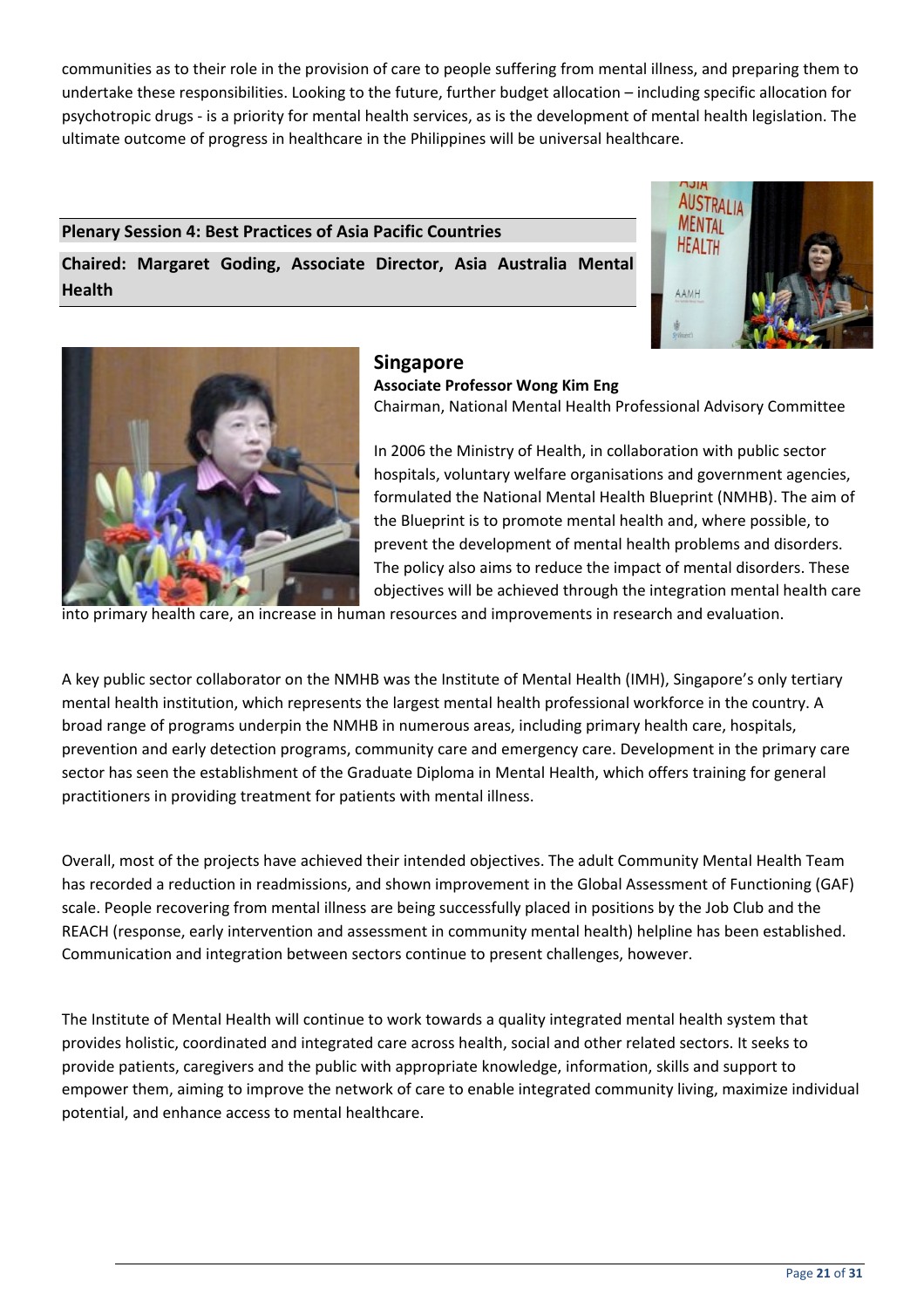

## **Solomon Islands** Dr. William Same

Director, Integrated Mental Health Services, Ministry of Health Ministry of **Health and Medical Services** 

The promotion of mental health in the community has become a central focus in mental health services in the Solomon Islands, where community mental health services are small and unorganised. Provincial Mental Health Coordinators have been appointed, and many nurses in the communities

have been trained in mental health. There is still a 63% readmission rate to mental health institutions, however. Two models for the promotion of mental health are currently in place to provide services for people who have been discharged from hospitals. The first is founded on a community leader – client relationship. This is based on a religious attitude of caring for the unfortunate. The second model is supported by the Provincial Mental Health Coordinator and the Clinical Nurse Consultant, and involves families, carers, community leaders and rural clinic nurses.

The primary objective of the mental health services network is the creation of innovative services that promote recovery and social inclusion, building on the potential and strengths of the individual. Community participation and ownership will be integral to the achievement of these goals, helping to both de stigmatise mental illness and improve mental health awareness in the community. On a broader scale, mental health promotion and prevention aims toward the fostering of positive individual, social and environmental mental health determinants.

It is too early to see the real impacts of the program, which has just started in three pilot areas. Planning by families and communities has begun, and there has been good family and community collaboration in regard to rehabilitation activities in some areas. Community initiation of mental health promotion is beginning to take place, and a group of community leaders will be carrying out fundraising for mental health promotion in December.

The greatest challenge facing the program is ensuring its sustainability. This depends on mental health staff capacity and the availability of resources, particularly in geographically isolated areas. Support from Mental Health Services, whether it be technical support, knowledge sharing or outreach will also be a major challenge. Monitoring and evaluation mechanisms have to be put in place soon to inform future practice, before rolling out the program the whole nation. The future of the initiative will see further establishment of mental health services at a provincial level. There are plans to appoint a driver of the program whose sole duty is to drive expansion and development of the initiative. The training and continuing motivation of community leaders to participate is also very important.



### **Taiwan**

Dr. Happy Kuy-lok Tan Superintendent, Taoyuan Mental Hospital, Department of Health

In 1985 the government began to develop its mental health policy, improving the quality of care for psychotic patients through hospital accreditation every three to four years. The following year saw the introduction of the Psychiatric Network project, which increased the mental health budget and improved the supply and accessibility of mental health services. In 1987 the Division of Mental Health was established within the Department of Health. The Mental

Health Law was implemented in 1990 and revised in 2007. The National Health Insurance network provides free treatment to all mental and psychotic patients, and offers partial coverage for people with other mental disorders.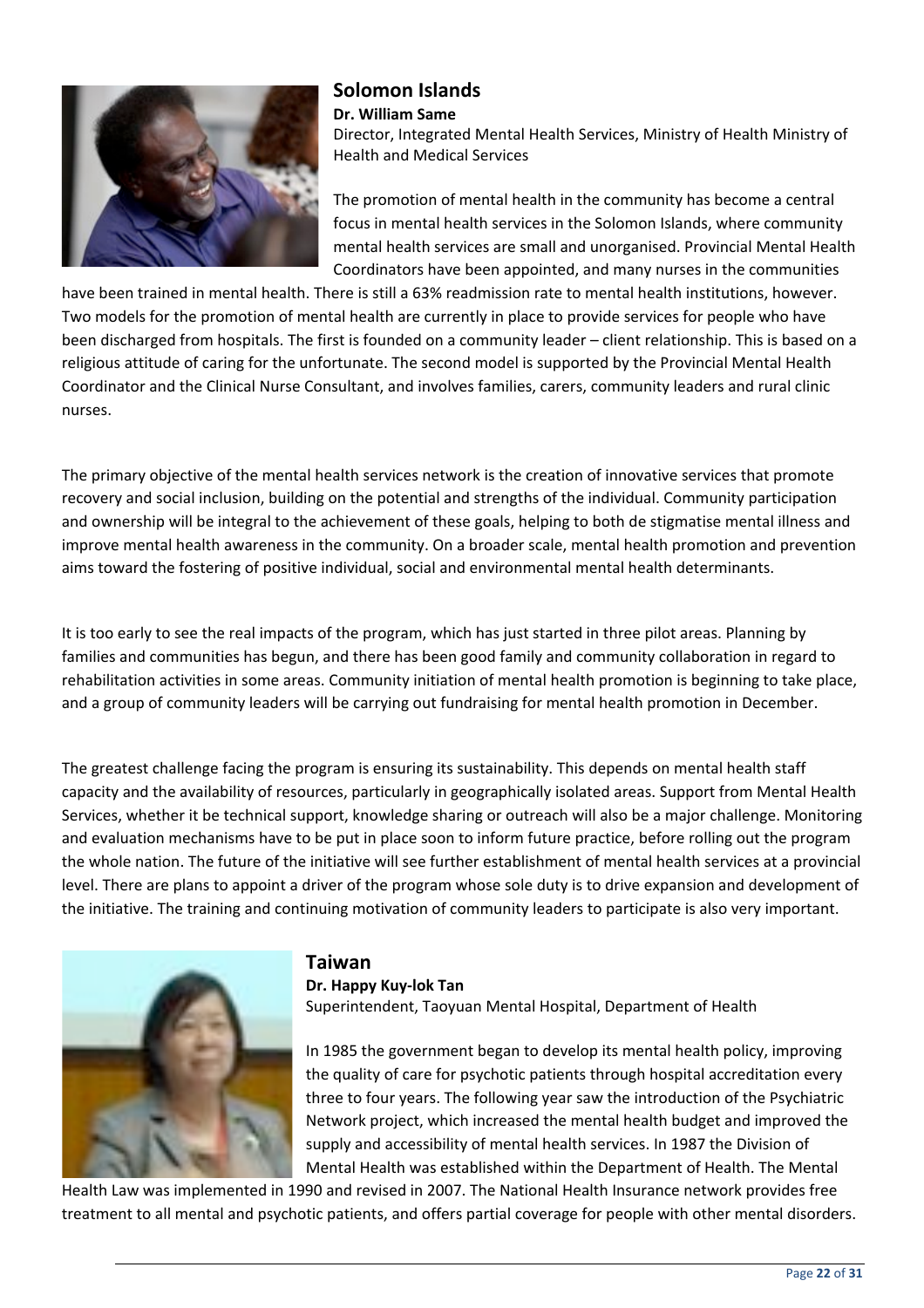From July 2012, as part of a program of government reform, a Department of Mental Health and a Bereau of Health and Social Welfare will be established.

Since 1985 the number of acute beds in psychiatric medical facilities has risen from 1200 to over 6800. The number of chronic beds have increased from 9800 to 1300, and the capacity of community day care has risen from 179 to 6700. Over the last fifteen years there has been a remarkable increase in community care facilities, particularly in community rehabilitation centres and half way houses. Community mental health programs are provided by the public and private sectors, or by individuals.

Taoyuan Mental Hospital was founded in 1934 as an asylum for inpatients only, it is presently a teaching hospital. There are fifty day beds for children with autism and developmental delays, and fifty day beds for adolescent care, provided for people suffering from schizophrenia, bipolar disorder, autism and intellectual disability. After patients are discharged from acute beds they go on to the day hospital or into the community, managed by mental health nurses.

The Methdone Maintainence Therapy services were initiated in 2006 by the Centres for Disease Control in response to increasing instance in HIV. The program has grown from providing 120 people with daily methadone services to 11,000 from over 100 sites across the country. In 2005 there were 2400 new cases of HIV in injecting drug users; the rate has now been reduced to 80 per year, a remarkable success. The rising rate of HIV contraction through homosexual contract is an increasing concern, however.

There has been a strong focus on mental health over the past 25 years, and in recent years on the Methadone Maintenance Therap program. Future efforts will be directed towards health promotion in the community, schools and workplace.



## **Vietnam**

### Dr. Truong Le Van Ngoc

Head of Non-Communicable Disease Unit of Administration Medical Services, Ministry of Health

In 1998 the National Community Mental Health Program (NCMH) was approved by the Prime Minister. The steering committee on NCMH program is formulated and headed by Vice Minister of Health, and Central Psychiatric Hospital 1 is responsible for its execution. The main approach of the program is to integrate mental health care into primary health care, and to date it has focused on the implementation of

schizophrenia, epilepsy and depression management within the community.

The goal of the program is to increase the quality of mental health care services and intergrate this care into Commune Health Centres. Several positive outcomes have been achieved since the commencement of the program. The mental health system has been strengthened, and there is an increased awareness of mental health issues among both health workers and the broader population. The program has enjoyed increasing support from leadership at all levels, and has built the capacity of health workers, particularly psychiatrists. Services are provided for the poor and people in remote areas, as all provinces are covered by the program, allowing people to be treated in their communities.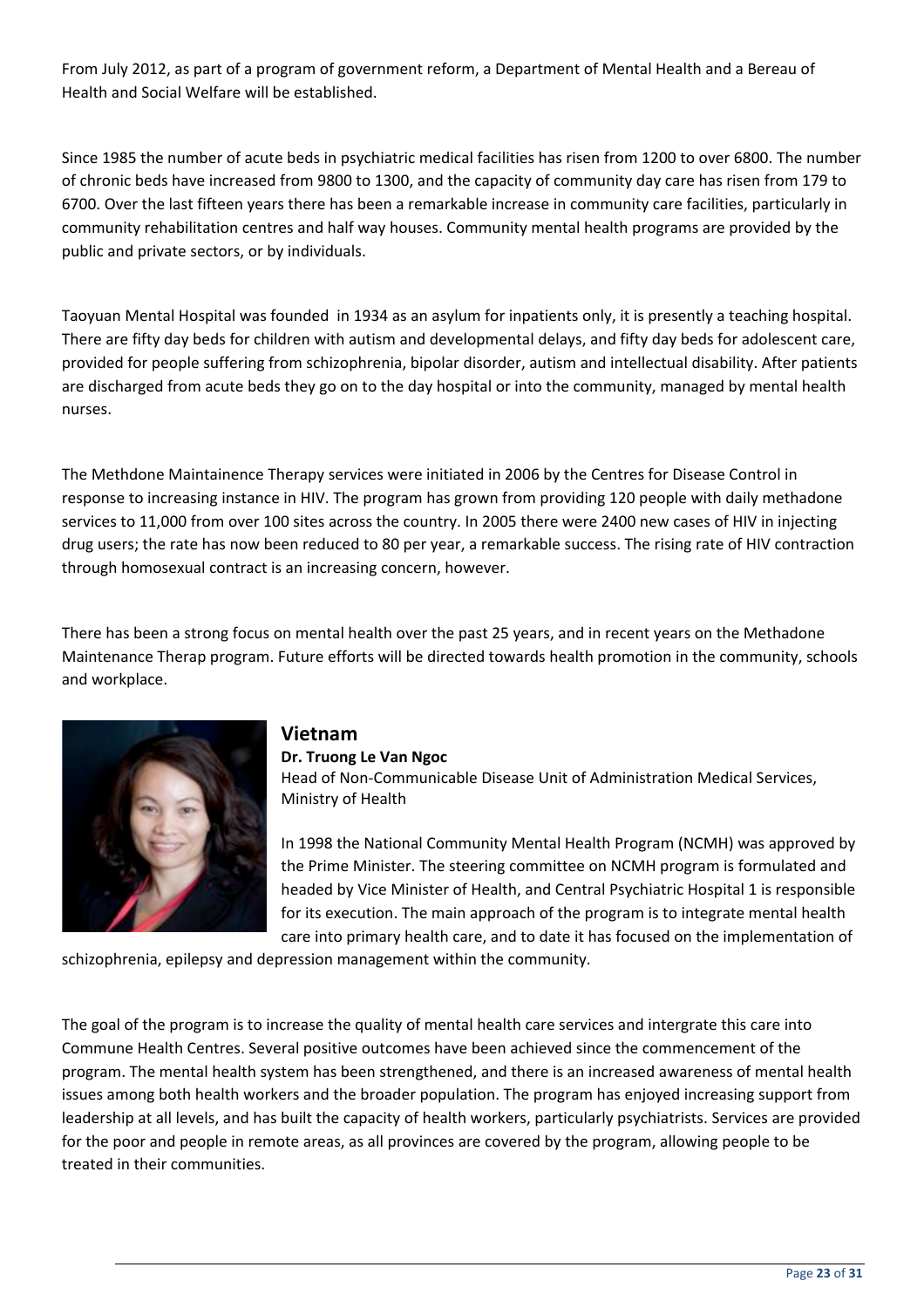There are very limited rehabilitation services for patients, however, and the program does not include social support. Health staff are overworked, and in remote areas there is limited mental health education due to lack of basic communication equipment. Non-drug treatments are not covered by the program, and there is an insufficient budget for health collaborators.

Several other challenges face the NCMH. There is a lack of collaboration between the Ministry of Health and other ministries. A mental health legislative framework is not fully developed, and current standard treatment guidelines on mental health are not sufficient and need to be revised. Facilities are poor, despite investment in Commune Health Centres, and the budget is limited. The mental health workforce is too small and insufficiently trained, and there are no qualified social workers. Within the community, stigma associated with mental health disorders remains an issue.



The development of a mental health law in Vietnam is essential to the progress of the mental health system. The development of national action plan on mental health for 2012-2020, and the establishment of a national task force on mental health are priorities. Additionally, mechanisms need to be put in place to attract medical professionals and students to mental health, and facilities require upgrading.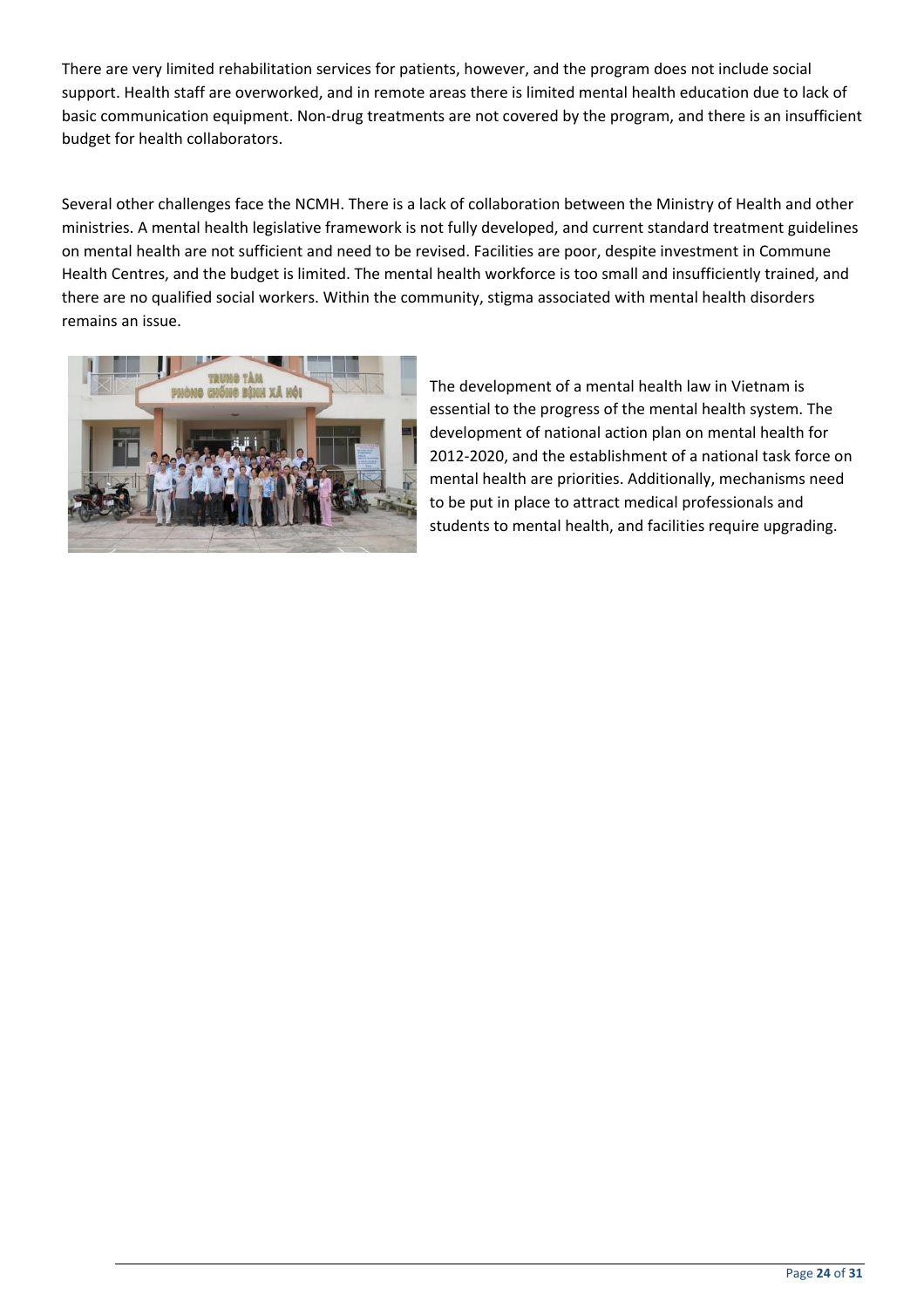## Day 3 Workshop: Setting Directions for Stage 3 of the APCMHDP network



## **Future Directions: Community Mental Health Promotion**

Following formal meetings in 2011 in New Delhi (February) and Taiwan (November), and informal discussions throughout the year, the APCMHDP network members agreed to continue the collaboration into a third stage.

The final day of the three-day meeting included a facilitated workshop to discuss future directions for the third stage of the APCMHDP network. The day also included site visits to aged mental health, primary health, homeless, and youth and adolescent services.

It was decided that the focus and theme for stage 3 would be *Community Mental Health Promotion*. The Melbourne meeting and workshop provided an opportunity for the network to begin exploring existing mental health promotion activities; to look at potential strategies and actions for mental health promotion in the Asia Pacific; and to explore how the network could support these initiatives over the next three years.

## **Existing Mental Health promotion activities**

The first part of the workshop asked participants to look at what existing mental health promotion programs there were. In particular groups were asked to share what is currently being carried out well in their country in mental health promotion.

A number of themes emerged with some excellent exemplars of community mental health promotion. One of the themes that arose among a number of countries included the campaigns that used *traditional media*, such as television, radio and print media for promoting mental health issues. One example of this was the Indian Government who uses these forms to communicate mental health campaigns. These campaigns were language and culture specific at the local and national level throughout India.

Other forms of non-traditional media campaigns such as the internet and web-based forms of communication were used particularly in Japan and Australia; In Cambodia, Government and NGO funding assisted with the

development of t-shirts and a calendar that communicated various mental health messages; while in other countries such as Taiwan, the use of posters, home visits and training were used to distribute and disseminate information for campaigns.

Another theme of existing mental health promotion activities included programs in schools and workplaces, particularly in Singapore, Japan, and Australia. Screening, counseling, referral, stress management, and education were key components of the programs.

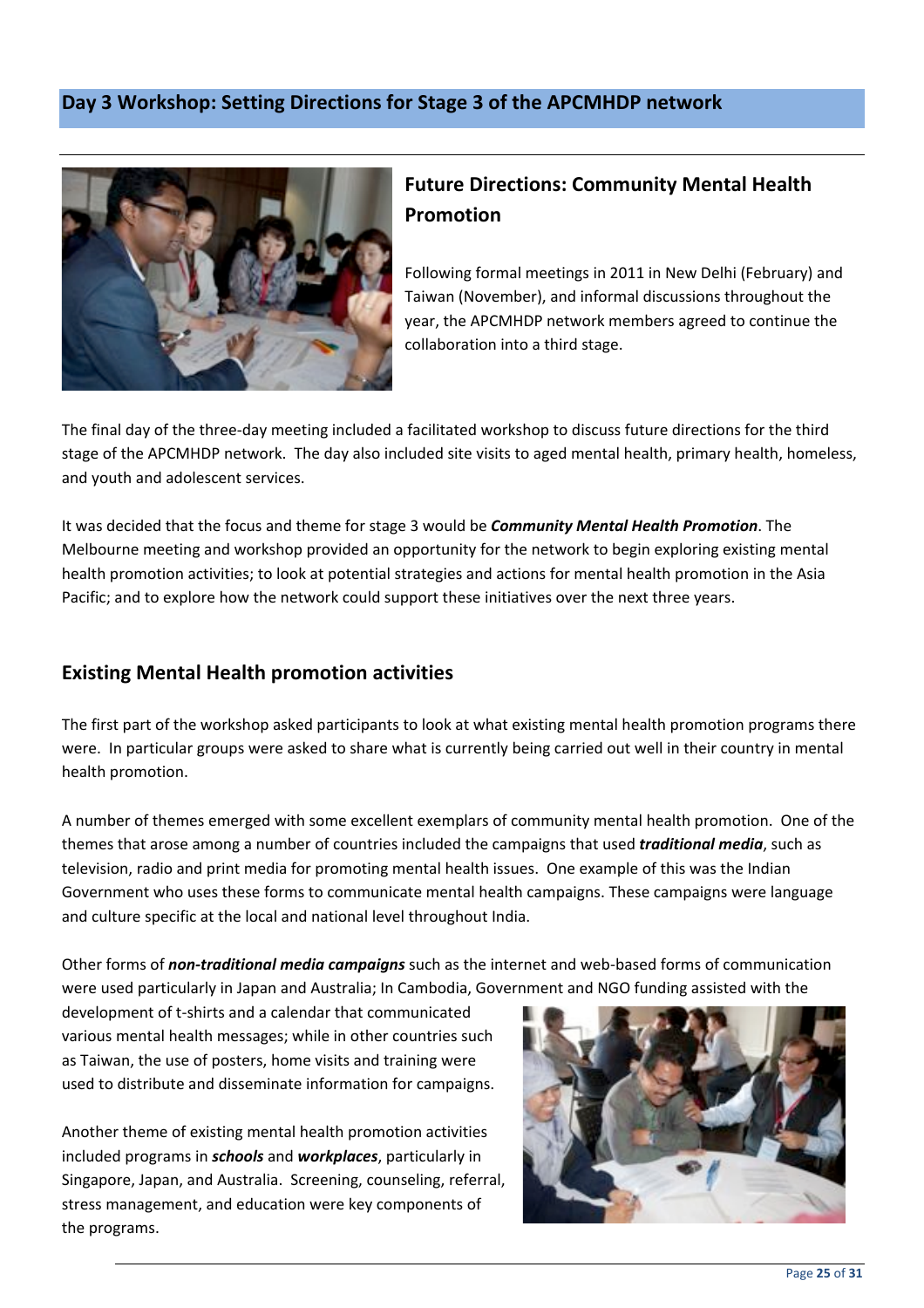One of the key themes to come out of this session from all countries in the Asia Pacific was the way existing community mental health programs are being leveraged to help build mental health promotion programs. Networks of volunteers are used in the Solomon Islands to communicate necessary messages via word of mouth; Cambodia, Fiji, India, Indonesia, Malaysia, Singapore and Taiwan all agreed that currently volunteer networks were critical to any mental health promotion activities. Cambodia in particular noted the opportunity to leverage their established methadone maintenance therapy program to communicate messages to the community. In Malaysia, primary health care clinics run by the Ministry of Health were used to deliver the "healthy mind" campaign, while Mongolia is running mental health promotion campaigns through their hospital system, focusing on overcoming resistance to community mental health from psychiatrists.

The use of art programs was also a common theme across a number of countries. Fiji discussed a program called the "Youth Champs for Mental Health", which used poetry, song and dance to communicate mental health messages to the community. Fiji also advocate for better mental health through using a book called "Fright or Light" that looks at lived experiences of mental health issues.

Other existing programs included the use of special events to bring focus onto mental health, such as World Mental Health Day. The Philippines have also carried out a National Survey in 2011 on the prevalence of mental health problems and disorders.



## b) Mental Health promotion - what can be done?

The second part of the workshop asked groups to look at possible mental health promotion strategies and activities what's possible. Suggested strategies were wide ranging, and culturally and country specific - however several themes emerged in the discussions as outlined below.

It emerged that a good community mental health promotion

campaign requires an ongoing, targeted and frequent *message* that is practical, simple and non-threatening.

It was important to use existing *influential people* and networks, such as celebrities, politicians, sports people, and community leaders, for mental health promotion campaigns and initiatives. In particular, influential people with a history of mental illness or someone in their family are likely to be an authentic way of engaging new audiences about mental health issues. Targeted education and information for the influential people was also necessary. Examples included the use of the Governor General in Australia, and the First Lady of Fiji.

Further work needs to be done on *partnering* with other industries and sectors to reach a wider audience.

Exploration of non-traditional methods of community mental health promotion should be considered, including the use of social networking (facebook and twitter), mobile phones, and micro blogs.

Mental wellness programs need to be further developed in *schools* and workplaces from primary education to universities. Art programs and gallery spaces have proven to be extremely valuable and effective means of promoting mental health to the community – in particular the importance of culture through art in singing, dancing and storytelling.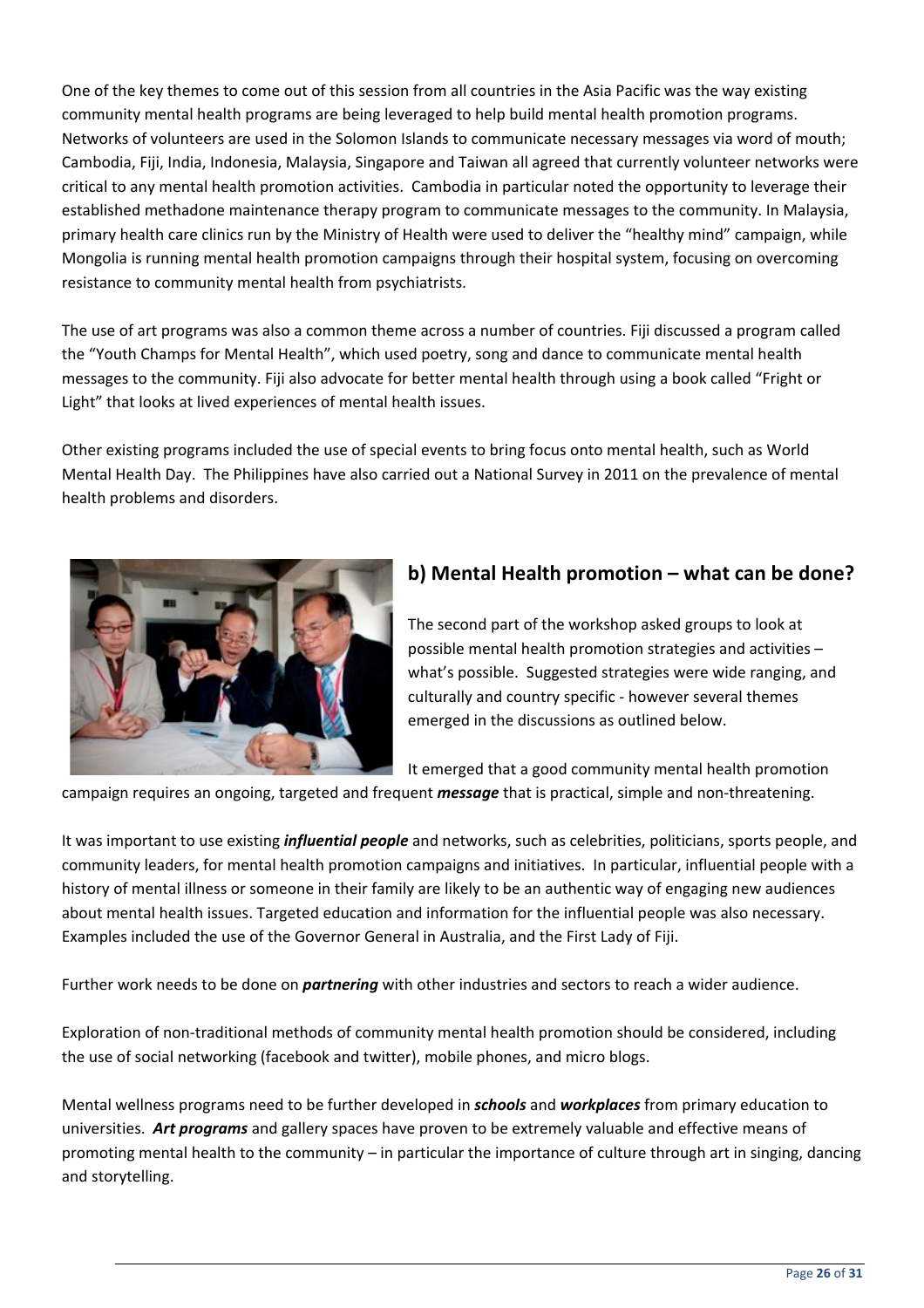Mental health campaigns need to be *piloted* first by trialing with a small group and then monitored and evaluated to ensure message is targeted and appropriate.

Current *challenges and issues* with community mental health promotion campaigns include that they are not targeted and are too spread out; there is no monitoring and evaluation; language is inappropriate or not targeted; campaigns are not done in partnership across sectors.

## c) Future of the network - activities to support the APCMHDP

The final part of the workshop asked participants to discuss what particular activities would be needed to support this next stage of the network.

It was agreed that the network should continue to share experiences, ideas, challenges and support each other, by collaborating through resource sharing and inspiring creative ideas for community mental health development. This would continue to be based on mutual respect, honesty and understanding. It was also agreed that the network would continue to identify the strengths of each country in the areas of mental health promotion.

Suggested ways to support this included a virtual community and website; further workshops, field visits and maintain regular face-to-face meetings; disseminate good reading and resource materials; publish a third summary report focused on 'best practice' in community mental health promotion; share contact details and build a directory of people in the network; and support each other in technical management.

## **Conclusion**

The leaders of mental health in 17 countries came together in Melbourne to inspire, support and continue to build a community aimed at improving community mental health services in the Asia Pacific. While the burden of mental health is often overwhelming, there are incredibly inspiring and effective models of community mental health throughout the Asia Pacific region.

Indeed, all countries are at different stages of the global movement from hospital based systems to a more community based one. As such, all countries require different strategies and approaches for mental health promotion that is culturally specific. However, what is clear from the meeting in Melbourne is that there are a common set of themes and principles in community mental health promotion, which are starting to be developed.

The network will be exploring these principles and themes over the next three years.